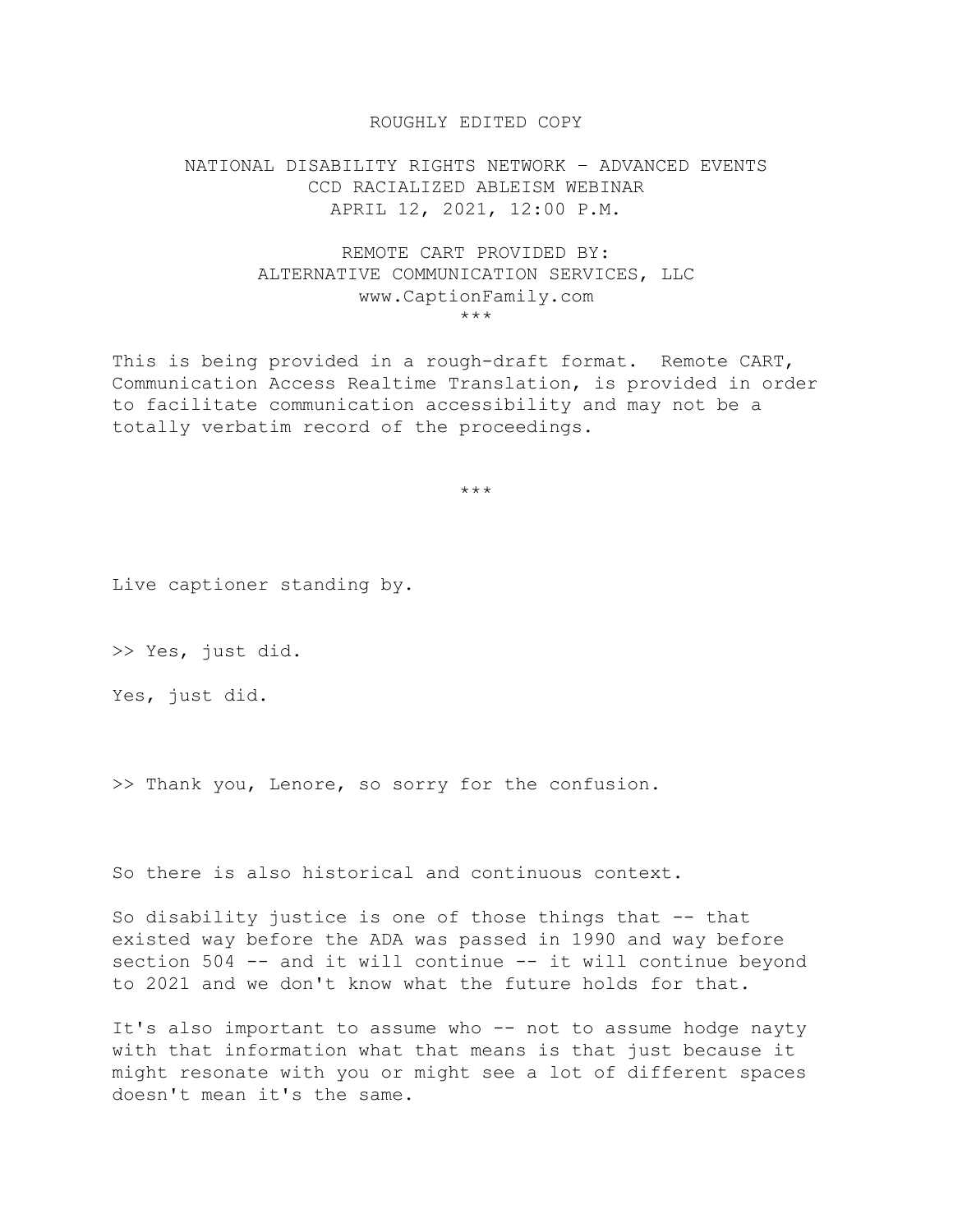And it's a small part of your journey inward to use it. Also know that we have -- we can introduce myself. My name is ChrisTiana ObeySumner.

I'm principal consultant.

And again I apologize for the tech difficulties.

I'm really excited to see you all here today and thank you all for your patience in waiting to ensure that this is as accessible as possible.

We will make this recording available as well as all of the slides so you can look out for that and I can also see other resource after this of different ways that are curated around the topic.

 I am a caramel colored Black person and I'm wearing black secretary glasses. I have shorter length curly hair that's has a red turtle neck sweater on and an amethyst pendant. I'm sitting in a gaming chair that you can see sort of coming out of the side of me.

I'm sitting in a room with piles and book cases full of books as well as a large plant in one corner and a lace curtain in another. If you are lucky you might see a tiny little black and white dog named Barkley that comes in and out of the shop. Hopefully not too much.

 My intentions for you to take away today is that you are able to work towards adaptive intuition in some of these spaces and reactive performance to inequities that you see in the moment. Or another way to say that is the ability to disrupt self-issues backwards. The reason I say that -- is that one of my favorite books of all time is the huge complement to get from what my favorite book might be but is Sherlock Holmes. It has a lot of disability justice elements in it, by the way if you would like to read about two disabled folks living interdependently and taking care of each other.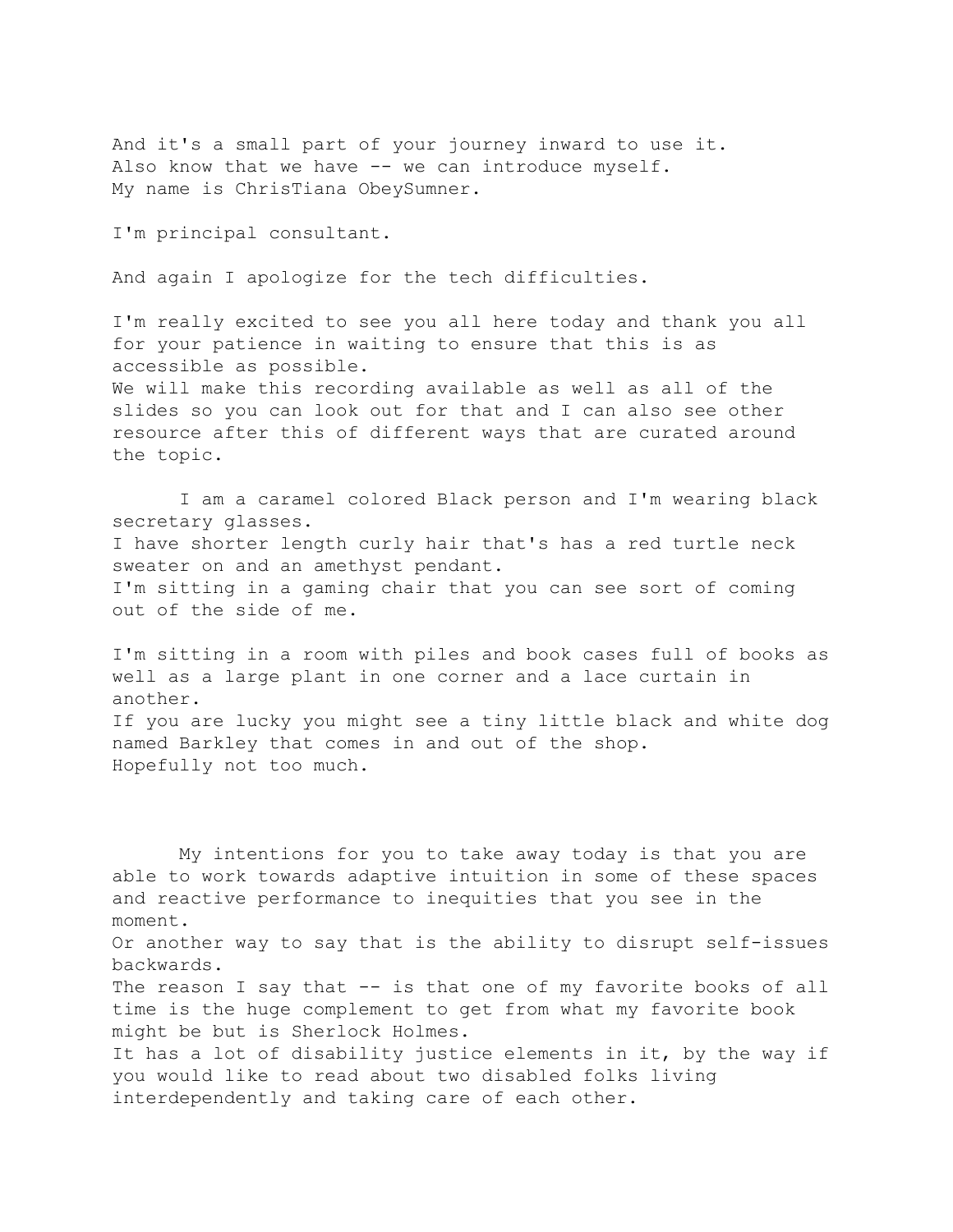When Watson asked Sherlock how they were able to solve mysteries, Sherlock says most people would be describe the events to them will tell you what the results will be and put the results in their minds and argue from them and something will come to pass. There are few people however if you told them the -- would be able evolve what the steps were which led up to that result which that power is what folks mean when they talk of reasoning backward. I say this because social justice and social equity work in sew many ways is -- in so many ways is living in a world of continuous results. When we talk about the importance of dismantling and disrupting inequitable policy systems, institutions, histories and other sort of things, must also hold a mind set that all of these things are products of the results of people. It's the actors of institutions that have designed, perpetuated -- and even passively accepted the policies, systems and status quos and expectation and assumptions that we see to dismantle today. To put this into perspective, it's a Civil Rights Act were the turning point or inequity, that was only 57 years ago which is living memory. Our current President was around 22 years old when it passed. And the American with Disabilities Act was passed 30 -- almost 31 years ago and disability justice came in when I was five so that was 15 or 16 years old. There is an intention that this is super current given the centuries of oppression, marginalization and exploitation that has happened, but also there is also all of these centuries that have happened. I want to share the important to not center perfectionism in your equity of work that to hold all of that time and context isn't possible, neither a sprint nor a marathon. It's a relay race that we must recognize and learn from those who taught us or the giants that we stand on the shoulders of that passed the baton and work together for an effective collective and sustainable forward for when we need to pass the baton.

 And to end this preamble I want to memes are all of the hundreds of tools and frameworks and concepts that you gathered from books and trainings and webinars like these are also likely impossible as you can see I have definitely tried. So the goals should not to have an intention that you will leave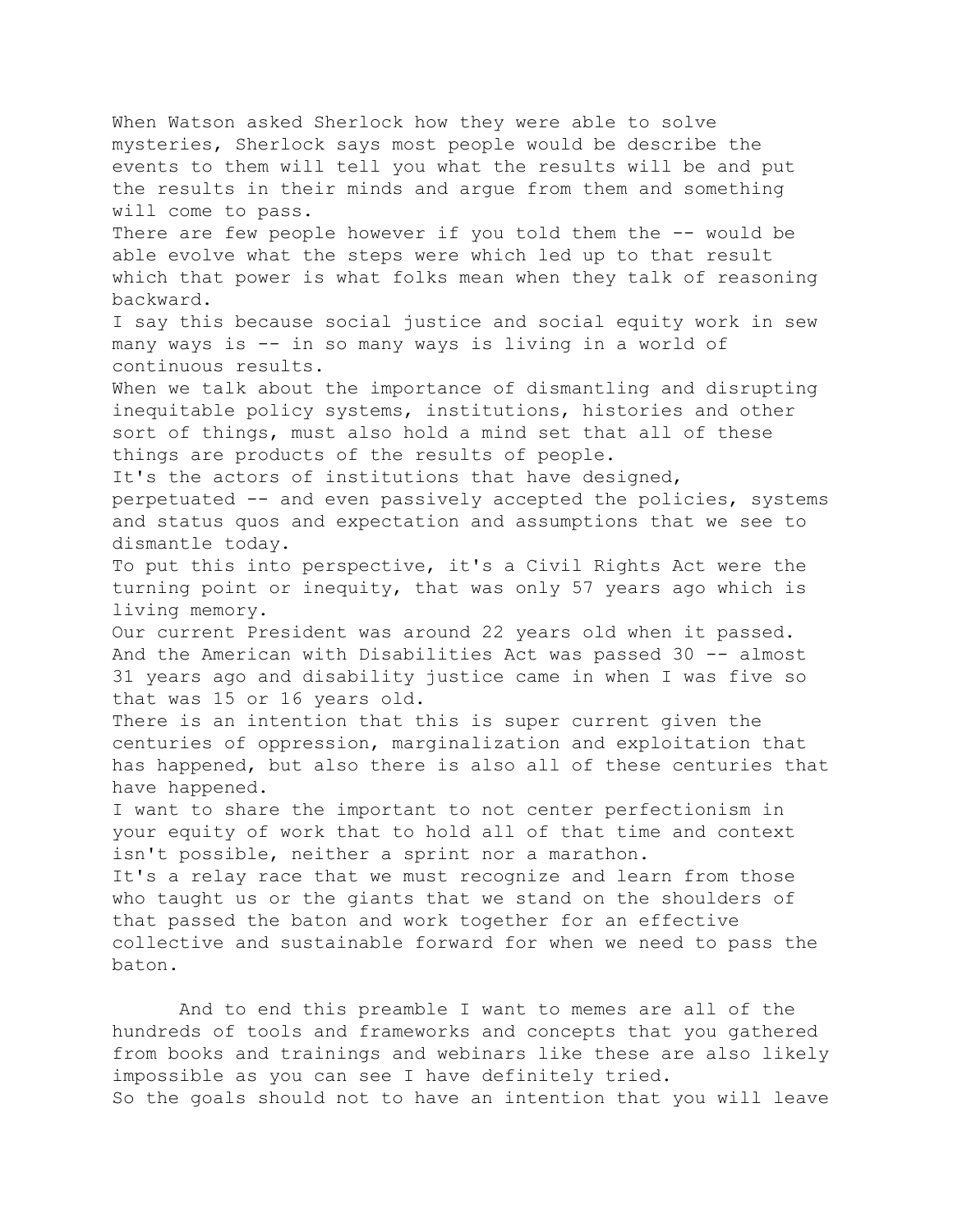a laundry list we need XYZ scenario and you do ABC thing. The goal should be to develop the foundations, tools and frameworks so that at any time in any moment you will be able to find the most applicable and strategic solution by reasoning backward.

And this will require innovation, deconstruction, growing pains and active lifelong work.

My intentions for your takeaway today is that you can leave with a new tool or fortify your current tools or have the information to use when you are in the space to sharpen -- your tools in the future.

 Before we get started with the meat and potatoes, I will say I know that we lost 20 minutes so I am going to perhaps try to shorten the information I have.

Like you said, you will have the cloud recording and notes and have some resources. But I do want to give at least 10 to 15 minutes at the end of this for questions.

So I'm going to be sort of pacing myself with this information for you all.

So that we can have that 10 to 15 minute slide. My goal is to get through this by 10:15, 10:20 so I can answer some of your questions.

 I'm going to try not to -- I will respect your time. So I will likely -- I will not go over too much if any so we will try to get through this as much as possible.

 Before we talk about what disability justice is, I definitely want to make sure that we are talking the same things. And how disability justice is different from disability rights.

So disability rights is sort of the movement -- well, again, remember, continuous context.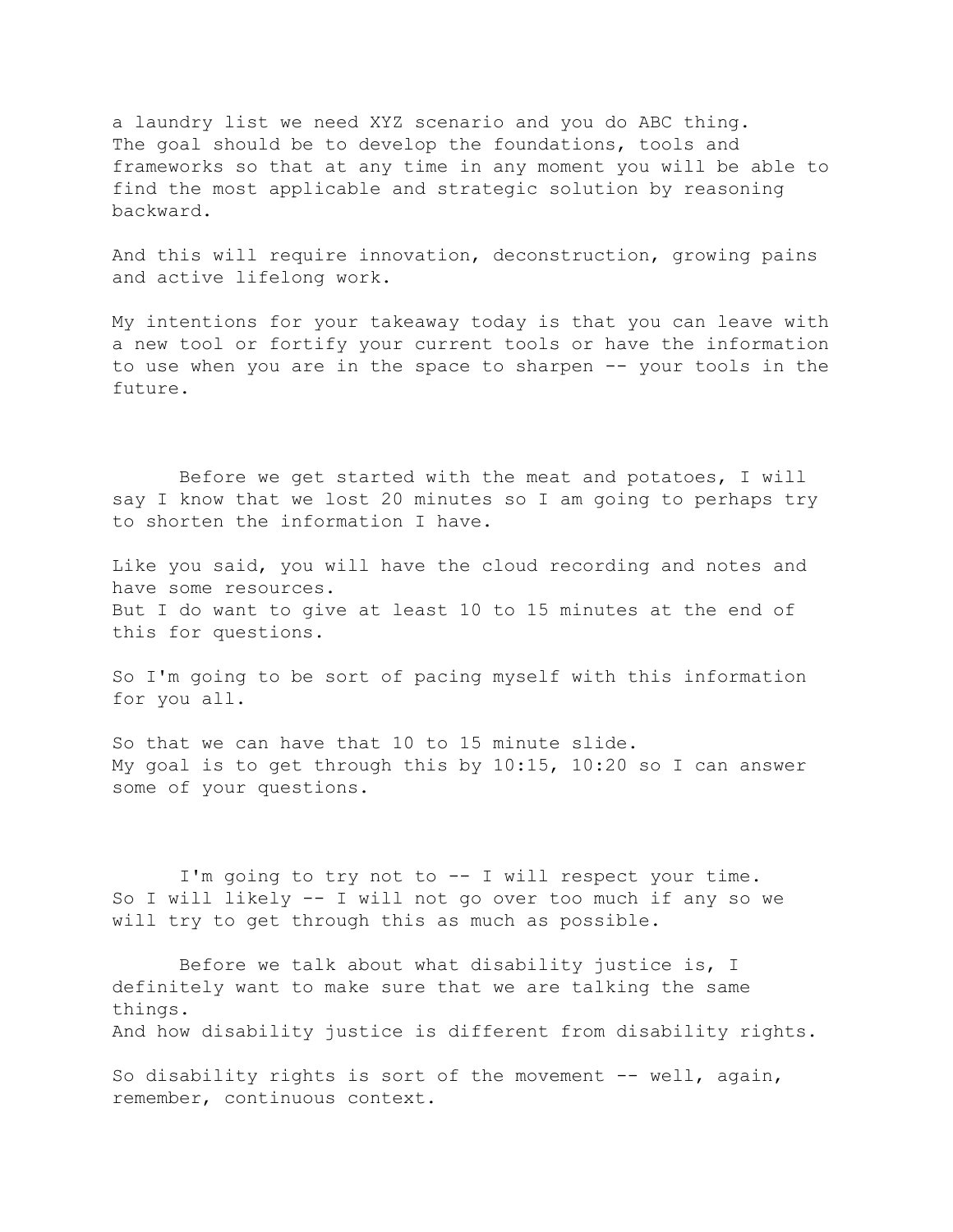So -- it is the crest of the movement after particularly the Civil Rights Act and the civil rights movement.

And the reason for that is because the civil rights movement excluded quite a number of communities but in particular excluded disabled community.

After 1964, when the Civil Rights Act was passed, there was still legal discrimination is the only way to put it. We have a lot of these different things in our policies and codes today, about you know the -- there was nothing that was making it illegal or having checks and balances around access to public education or education at all. Access to employment to buildings -- to buildings and pub -- we

watched crypt camp crip camp and talked about the 504 sit-ins that happened and passed in 1973 and continuing through the 70s and 80s until the Americans with Disabilities Act or the ADA was passed in 1990.

What the ADA did was it established civil rights for people with disabilities so it's a rights spaced framework. It's based on a policy, legal precedent and sort of a procedural way if which you can interpret and implement sort of what we consider to be disability.

 So what we consider to be disability, how disability is held.

How people provide accommodations for disability and what the access requirements, the minimum requirements are for businesses, housing, employment, things like that the difficulty with those sort of rights based models in having it set in a policies and lacks some of that intersectional analysis because it is focusing on equal rights and equal access but as we can see and as we will talk, equal rights and equal access is not something that can be extrapolated to all disabled folks when we think about intersection.

So I'm going to talk about disability intersectionality because I think that's a big piece of it. Also any legal or rights based framework seem to address symptoms as opposed to getting down to the root causes which would take deep level transformative and systems-wide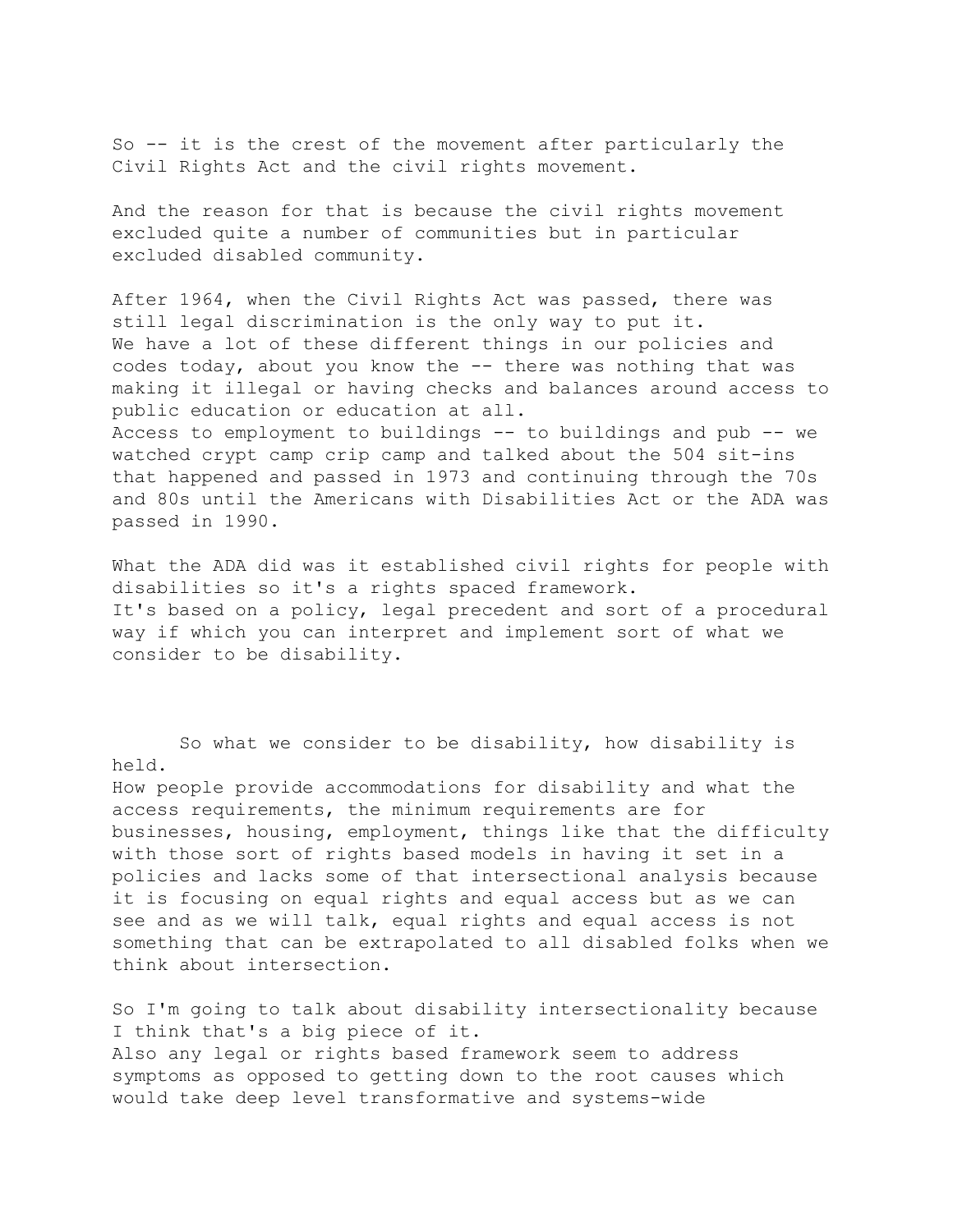institutions-wide work. And legal or rights base the framework are ones that you can go through things like case law or precedent. You have to -- who would be believed, whose voices would be centered to a place where they would be able to say create an entire policy.

 So some of those realities came in in 2005 when a group of black, brown indigenous, weird, trans and non-binary and multi-disabled people activists organizers in the Bay Area came to the framework of disability justice under the organizing sins and valid.

It's a skin, tooth and bone and it has a picture of tentacles and flowers and -- and this has a libratory framework that is built on dismantling systems that is meant to hold the fullness, the constellation of the experiences of what it means to be disabled in a practical sort of day-to-day ground floor sort of way.

It's based on ten principles or guiding principles for transformative change and it is centering in wisdom versus knowledge sort of approach meaning that -- you know, anyone can build knowledge as see with these books, anyone can gain knowledge from the situation but it's only when you have embodied lived experience of it where you can sort of say, I understand this, but there is understanding it and getting it. Getting it in that wisdom of holding those experiences especially the intersectional experiences that is really, really important here in disability justice.

 So you see here a picture it's an image from dissent clothing, you can get this on a T-shirt. Have the attrition -- attribution -- a fem presenting person long hair in the yellow in a halter -- what is that called, halter top. Black leggings and red jazzy scooter with their hand up in the air and it says disabilities is an intersection. I love -- I love this picture because intersectionality is the very first guiding principle of this -- so intersectionality, let me explain what I mean by that. There are two understandings of the intersectionality. There is the contemporary version and original intent.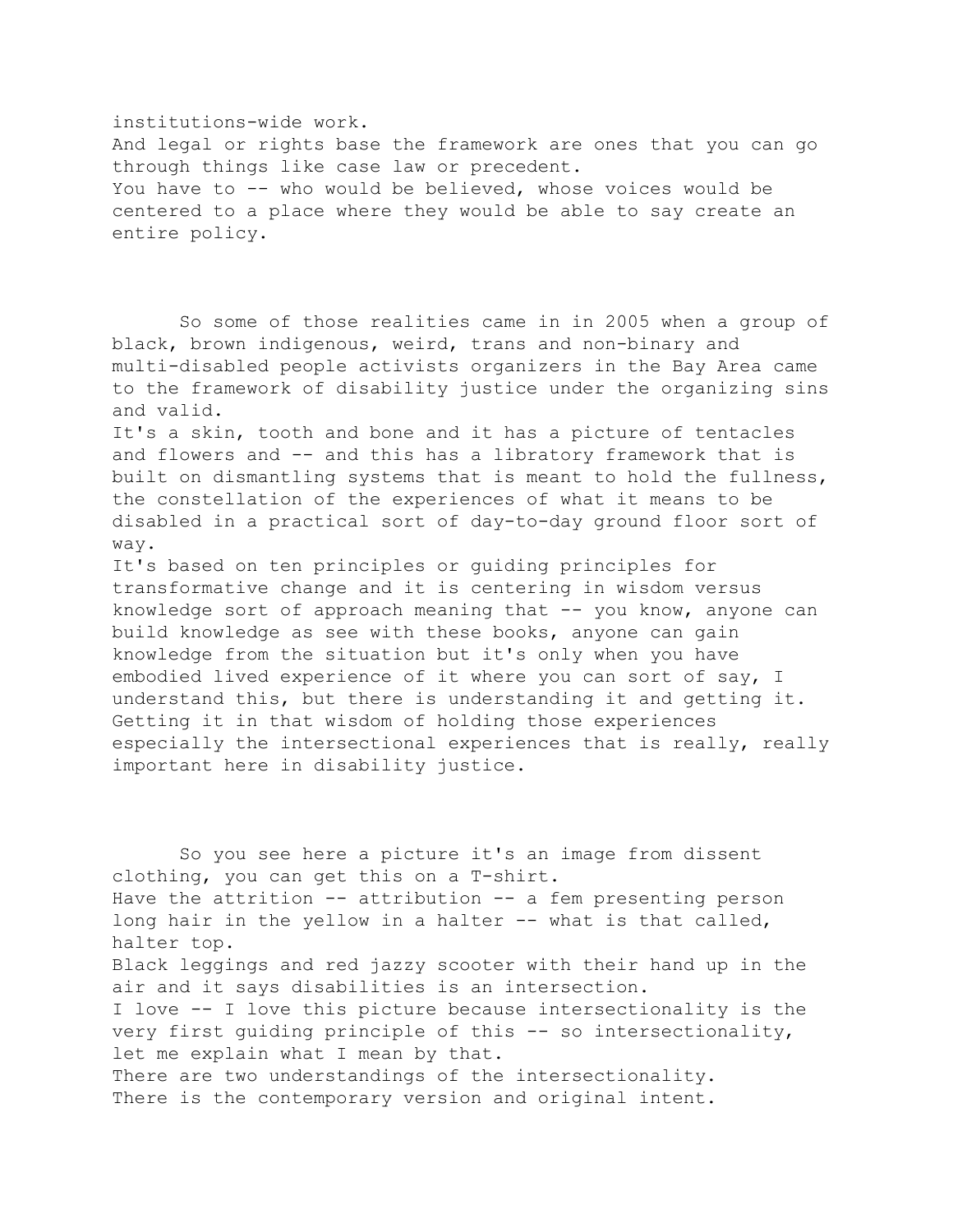What I mean by that is the original intent was a -- this is a term that was created by a legal scholar named Kimberly Crenshaw. Kimberly Crenshaw was exploring or investigating a automobile manufacturing company in the 80s that black women were saying they were not being able to find employment and the automobile manufacturing company say we hire black folks and we hire women. So we don't know what the issue is. They could get employment here. It must be them. When Kimberly Crenshaw went to investigate, they did hire primarily black people. They hired black men for the back up assembly line work and they did hire women primarily white women for front of house customer facing work.

So the intersection of antiblackness for the -- and misogyny or sexism, black women were being systematically excluded from employment.

It came to a big fancy term I am -- mysogin-noir.

So misogyny towards black women.

 The current contemporary explanation for this is two or more experiences.

Lived experiences.

Whether they are marginalized, exploited or oppressed or not, privileged or majoritarian or anything like that I would say intersectionality in a disability justice sense is closer to the Kimberly Crenshaw version where we are talking about two or more lived experiences or identities that are oppressed, marginalized or exploited or otherwise sort of an experience that you need to consider to safely and soundly make it through the -- to the end of your day.

 Leadership of those impacted goes to the wisdom versus the knowledge conversation that you know if you are to be a disability justice organization or to practice disability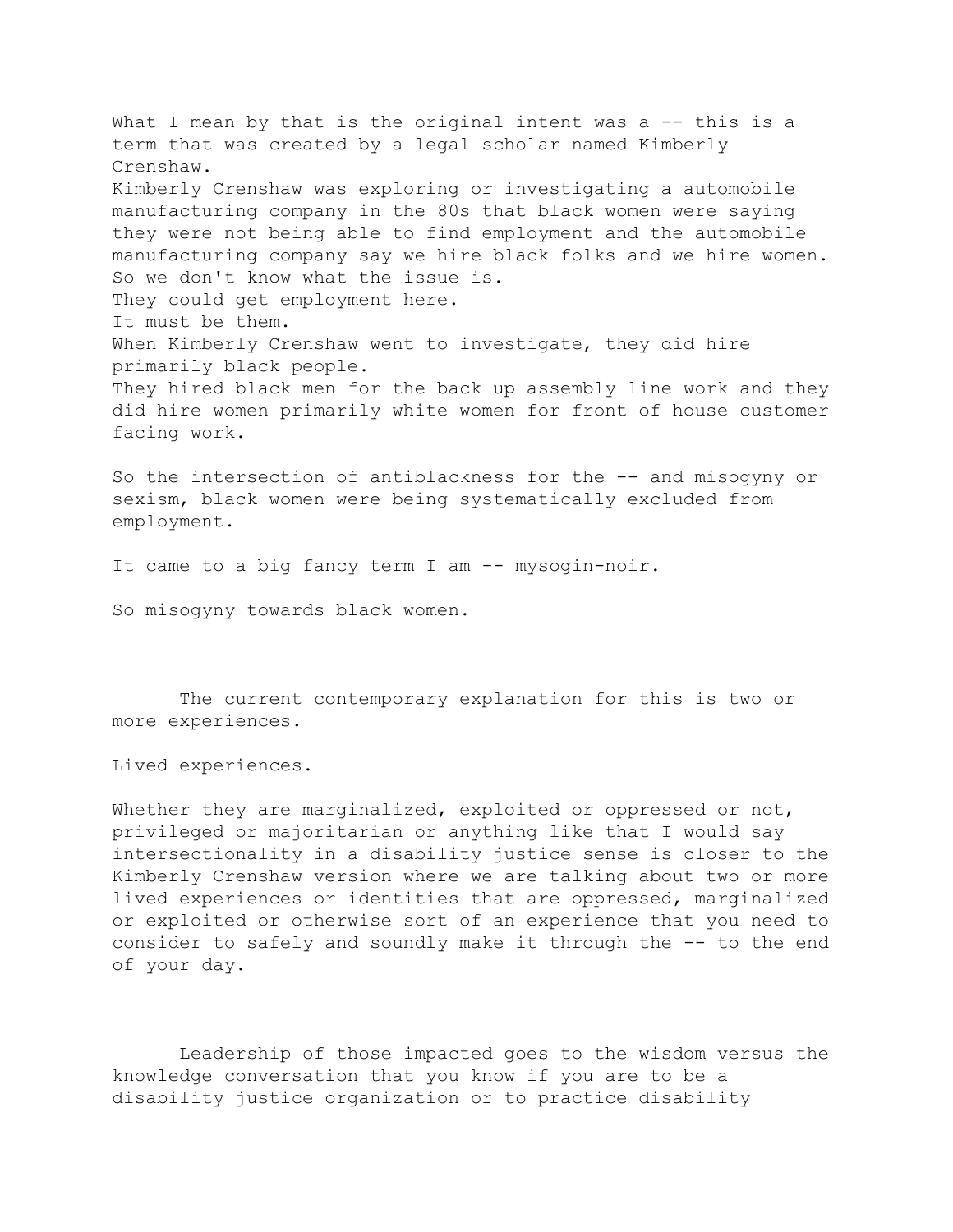justice you would have a leadership of those most impacted at the core and center amplified as well as the voices of those most impacted.

Amplified in everything.

When I say in everything, not just in areas where there is conversations about disability inclusion or access, but all the way to your HR policies, to organizational structures, to the programs or services that you offer.

There should be leadership and amplification of voices of those most impacted intersectionality in all of those spaces.

 Anti-capitalist politic that people get stuck on. Essentially think about this as sort of a combination of economic justice, labor justice, anti-productivity sort of space.

A good example of this is we are only now getting to abolishing the sub minimum wage for disabled folks up until this year. I think that at the federal level they still have it, I believe -- they had it on the docket to abolish at the federal level but I don't know that it passed. I need to figure out -- I know in Washington State that the

Seattle King County in Washington State's level they just abolish the sub minimum wage.

 What that means is the fair labor and standards act allowed organizations to apply for specific certificates that could create sort of either sheltered workshops and through those sheltered workshops pay a sub minimum wage. They could pay less than the 7.75 or the \$15 or whatever have you and not by a little bit but by a lot of it. I think the most notorious of this that folks know is goodwill where there has been reports of people being paid pennies by the hour and a lot of that is coming from sort of that capitalist politic of, well, we need to pay for the value of the labor, but it's a little violent to do that if someone is working and -- a great way that I thought this, too, and another show is anti-capitalist politic is the way folks receive their services.

 So when we ask say to apply for SSDI, and I know especially when I had to apply for services like SSDI and Medicare or anything or even go to a doctor and say, hey, I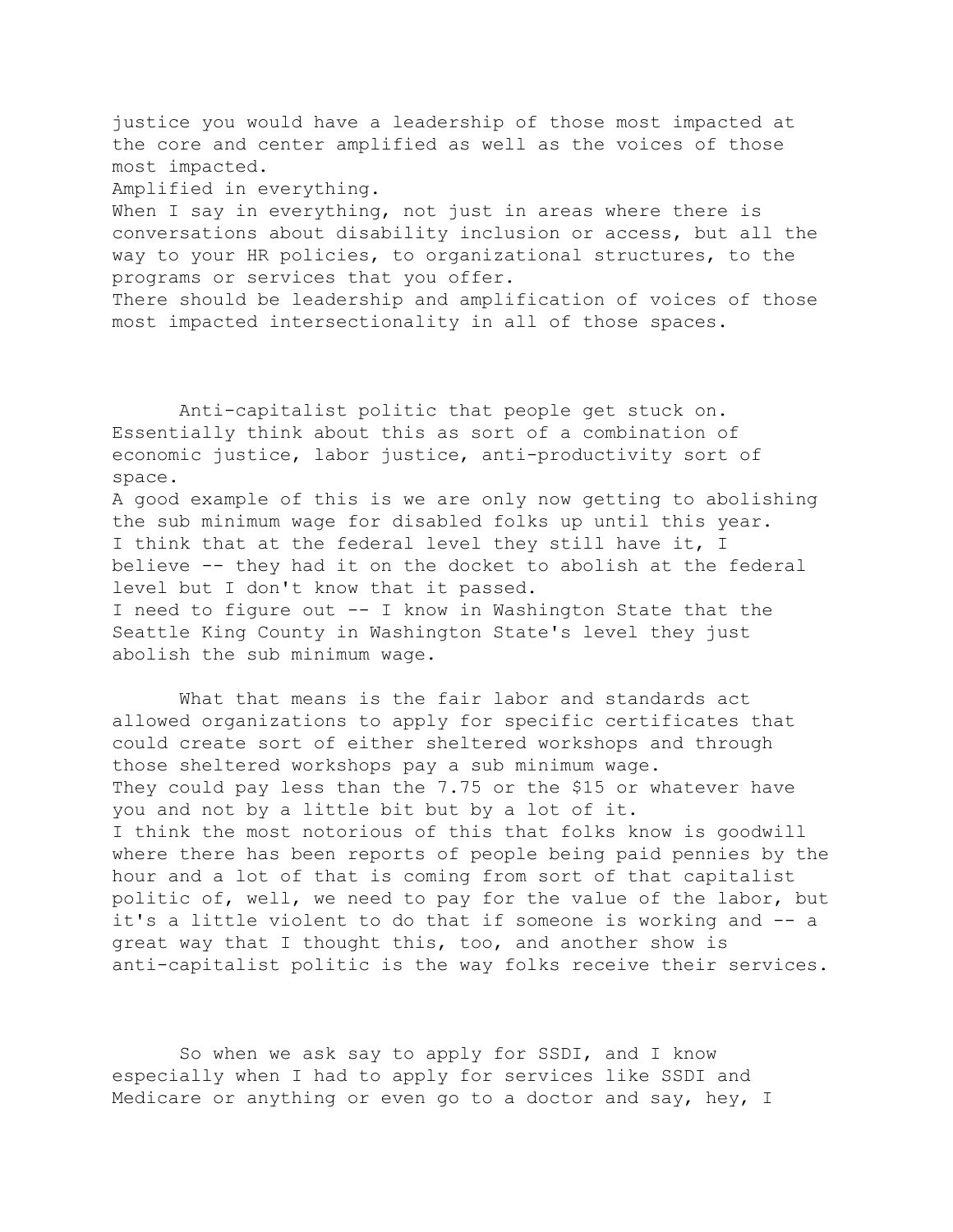might need more services.

I might need some help with falling or something like that. You have to come at it from a deficit mind set because there is a concern around how much you are going to cost.

So when we think about say our insurance industry and the extent it which you are like what extent can this person not work at all because why should we have to pay this money?

Or is this with the reasonable accommodations part of that. Is it -- how much is this going to cost me?

I think it's really important to sort of disrupt that.

 One last thing about this kind of thing, there are three areas of this. Also with the accommodations, disability beyond the accommodation but even with accommodations there was one time I was giving similar training to a group of HR leaders and otherwise leadership in organizations and I talk about how ADA doesn't require doctor's note. People shouldn't require doctor's note because the medical system as we have learned with the pandemic has multiple issues. It's not only ableist but racist, sexist, classist, xenophobic. There is a lot of different sort of things that can happen in the medical system. So sending someone into that may not get them the documentation you need because they have to navigate the sort of vitriol. And this person stood up and said, well, if I don't ask for a doctor's note, how do I know that people aren't trying to game the system? So I asked that person how many people would you estimate on a percentage of people who are coming to you trying to game the system and this person said, oh, I don't know. Maybe no more than five.

Maybe 3%.

And I'm like are you saying that you would create a hostile accommodation process for 95 to 97% of your disabled staff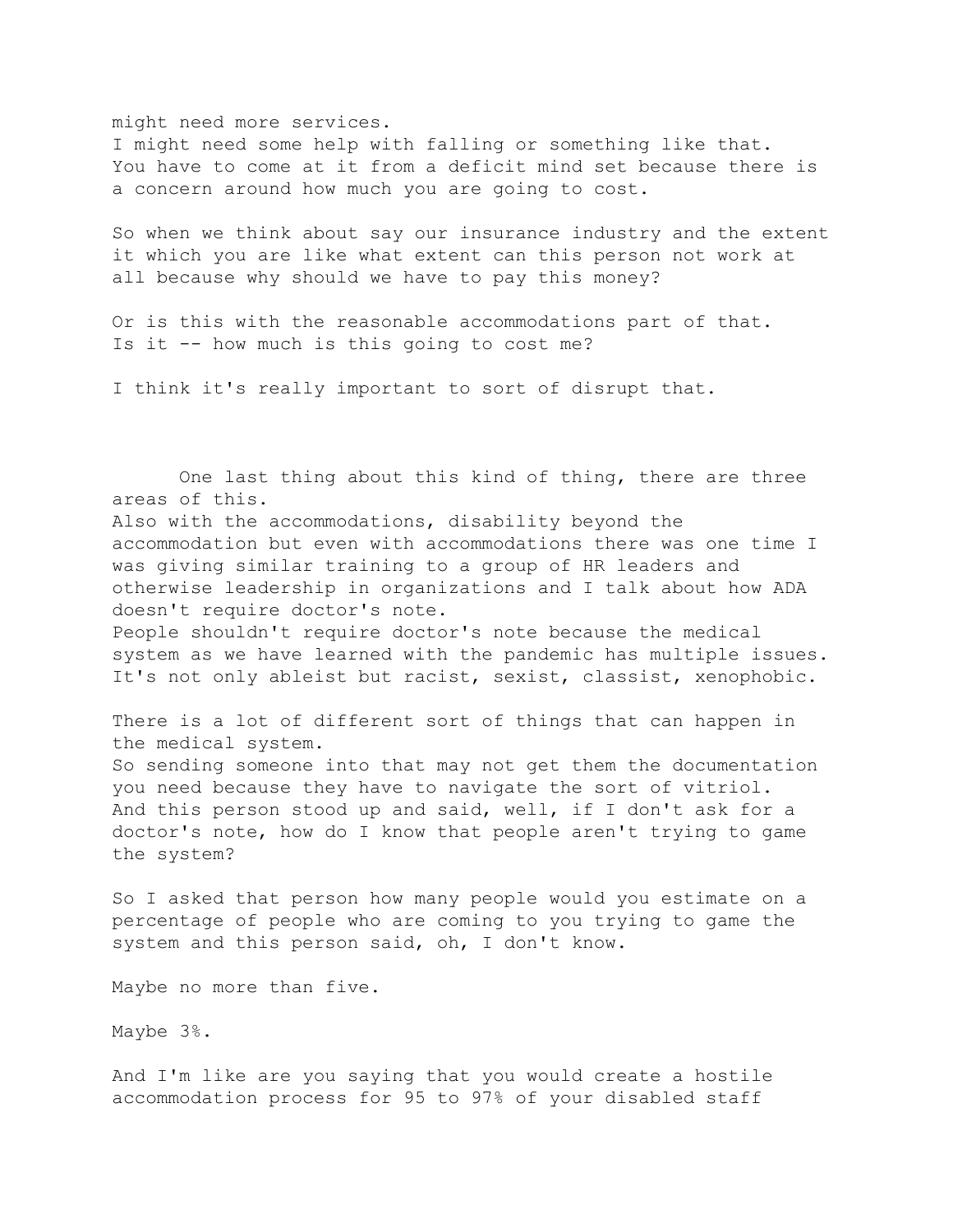because you are afraid that there might be someone possibly trying to game the system?

Those are all sort -- those are ways to -- the antipolitic of the space.

The organizing is essentially that.

That for example with the ADA 504 sit-in, we hear about Bradley lomax and his care giver, Bradley lomax of the black panther and that was part of the ADA sit-ins with the Bay Area and the black panther brought meal train and offered services and support to disabled folks who were part of the sit-ins and as we saw last year and we will talk a little bit about in a second because I am spending time on the slide and will sort of have the supporting slides after that. And this is the meat and potatoes. But we saw last year say Black disabled lives matters coming out. There is a cross movement solidarity that there is an intersectional piece here. Disabled culture intersectionally part of all types of other communities which gets to number five recognizing wholeness. Not just that we are not broken people but we also have a full constellation of experiences. So we talk about the disability community and we are talking about intersecting black, brown and indigenous communities. The whole spectrum of genders, gender wealth and expression and identity. The whole sort of suite of where folks are in terms of economics situation, housing, difference of nationalities that folks come from.

Religions and languages and all of those different sort of things. We need to recognize the wholeness of all people.

 Sustainability means that anything that is under the flag of disability justice must be sustain -- and to skip ahead it's the same for number nine, everything should be accessible for everyone involved. As collective access.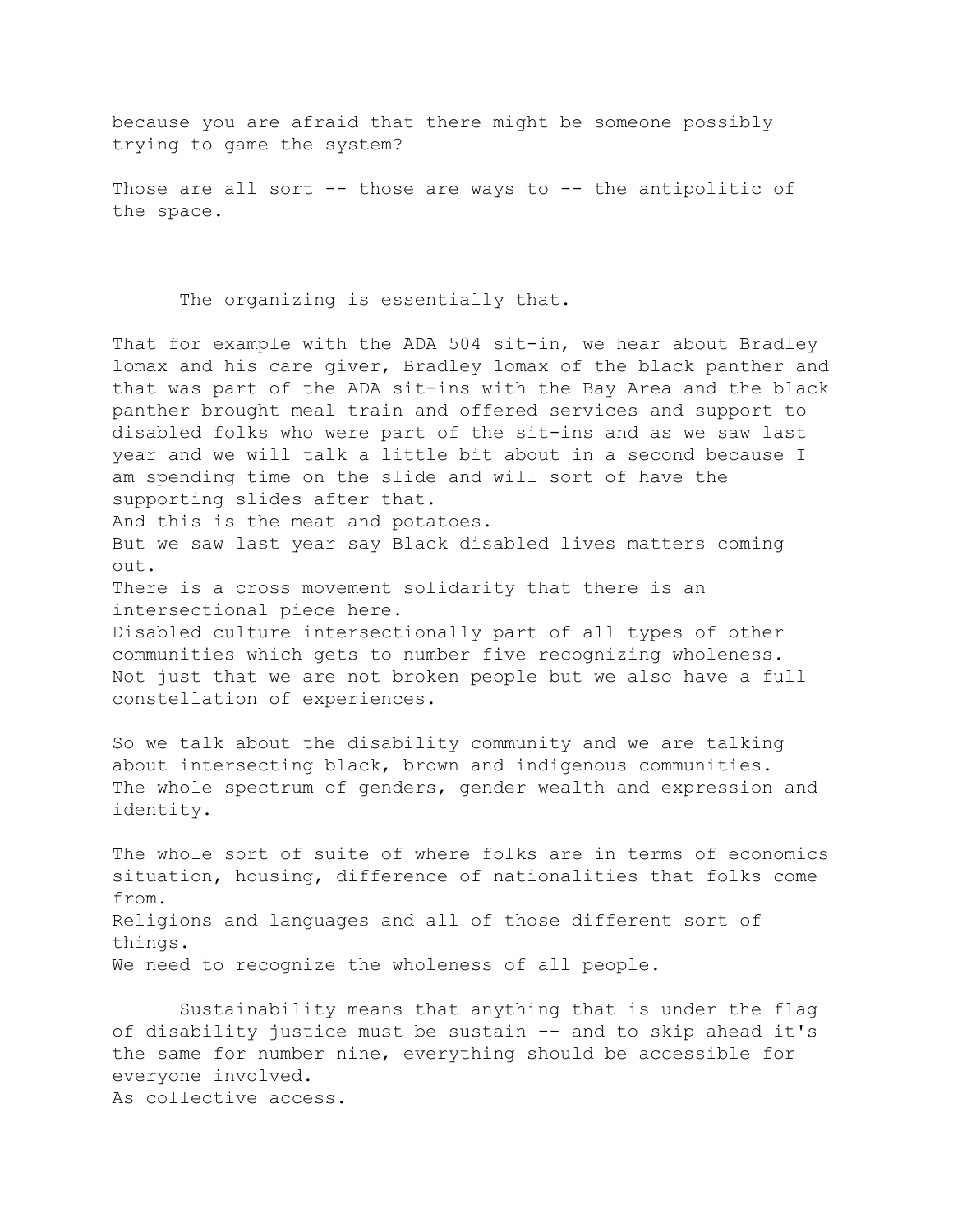And a commitment to cross disability solidarity for disabled folks here we know a little bit or have experienced this, but just like within all of these communities where we have sort of those pieces that we need to settle with each other, we also have pieces that settle within the disability community.

Especially in terms of the sort of space of like the visible and invisible disabilities like disability justice will take the time to focus on in sort of amplifying the invisible disabilities are a thing that's real.

We also need to hold each other and not to be aware of ways in which systems of oppression and not just ableism, sort of internalize ableism but all systems of oppression that we are aware of can emanate from us. We all have the ability to both be impacted by and emanate from our body, minds the same sort of oppression.

Interdependence is part of that, too. It's sort of -- in my head I see this as pushing back against sort of the -- the post enlightenment idea of sort of we are our own person and, you know, I think therefore I am.

And individualization with that we really do need to come back to a collective structure and a lot of ways the community mutual aid movement that we have seen over the last year or so has come directly out of disability justice and especially that principle.

And finally collective liberation essentially means that none of us are free.

So this slide is sort of a divider in between two oceans.

A divider between two oceans because in a lot of ways disability rights and disability justice are flow into each other. It is not sort of -- there is this and then there is that. I have been saying loosely that disability justice can be seen to disability rights the way black lives matter can be seen to the civil rights movement. It is necessarily bounding off of that, it's inextricable to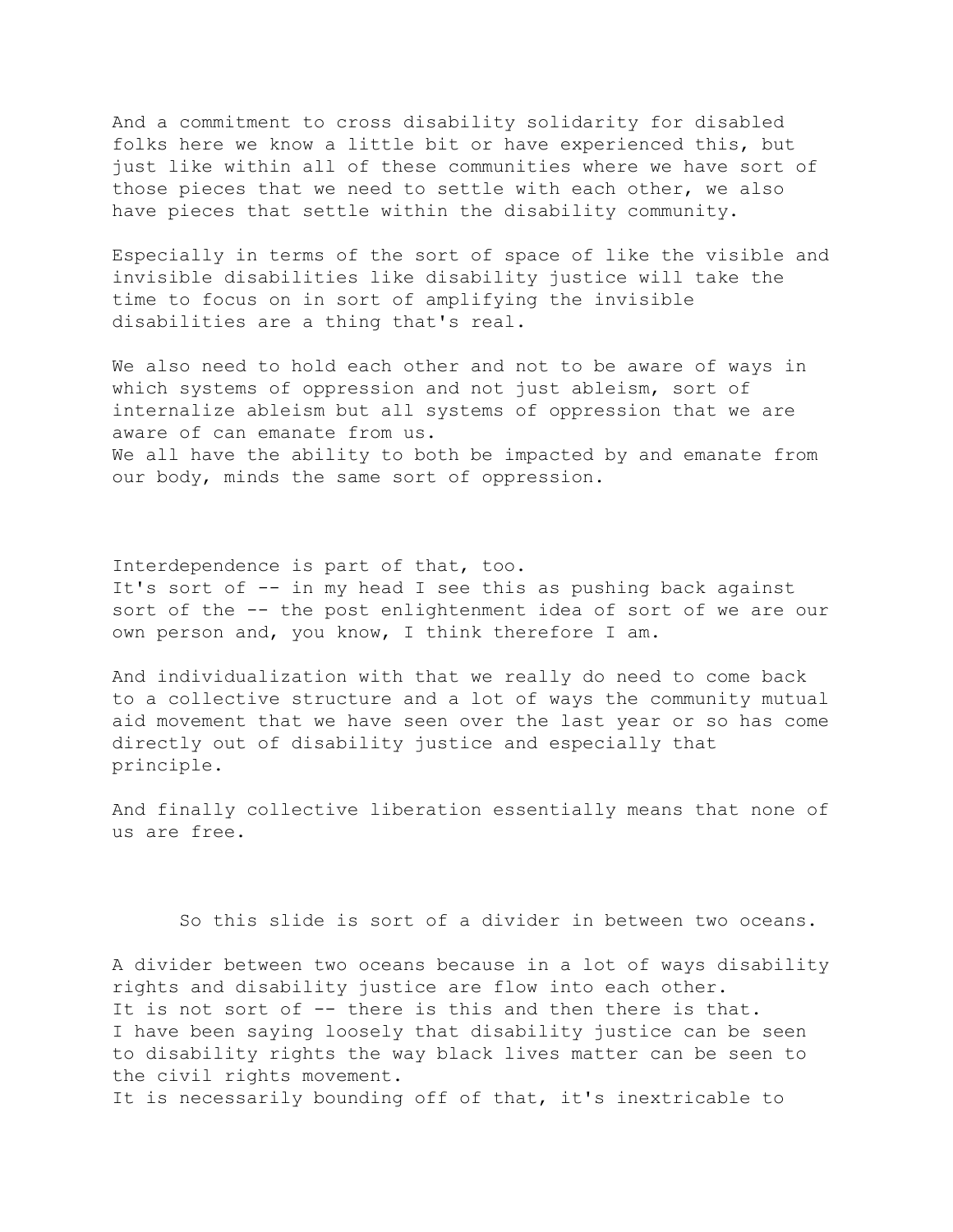that you can't take it apart from that but there is sort of in advancement of thought around it. So that is sort of what disability justice is. We have the disability rights and we have the Americans with Disabilities Act. It provides the disability -- those individual equal rights to equal access and reasonable accommodations and put reasonable in quotes because the reasonable accommodation is a way which some organizations have perpetuated ableism so I want to make sure to call that out or name that and it's based on the ADA and other supporting laws.

It's usually interpretation and implementation of the Americans with Disabilities Act in all of its supporting roles.

 It's important to think about in disability rights that it takes policy change but who has access to that.

A lot of times the case law or the precedent is based on litigations especially a successful litigation when people are experiencing ableism.

But who has the resources to say if you  $-$ - if you experience ableism in your work place and you are a brown, Black person under resources will you have the resources and access go through an EEOC process and have case law and precedent on your side and then amplify and advocate for that to be sort of set into the law of the land.

So when you think about it takes a little bit more -- it takes a little bit more.

With the ADA's applications given those pieces, thinking about if it covers equity issues and these complex nuances. The disability justice on the other hand can be considered as a framework to see liberation from these sort of structures as they are, especially those that are paternalistic. Equality based as opposed to equity based and it called for the right to control an autonomy over our body, minds, lives, sexualities, gender, our work and our other intersectionalities. It centers the leadership of those most impacted and it's sustainable intersectional and interdependent and it requires collective access and liberation.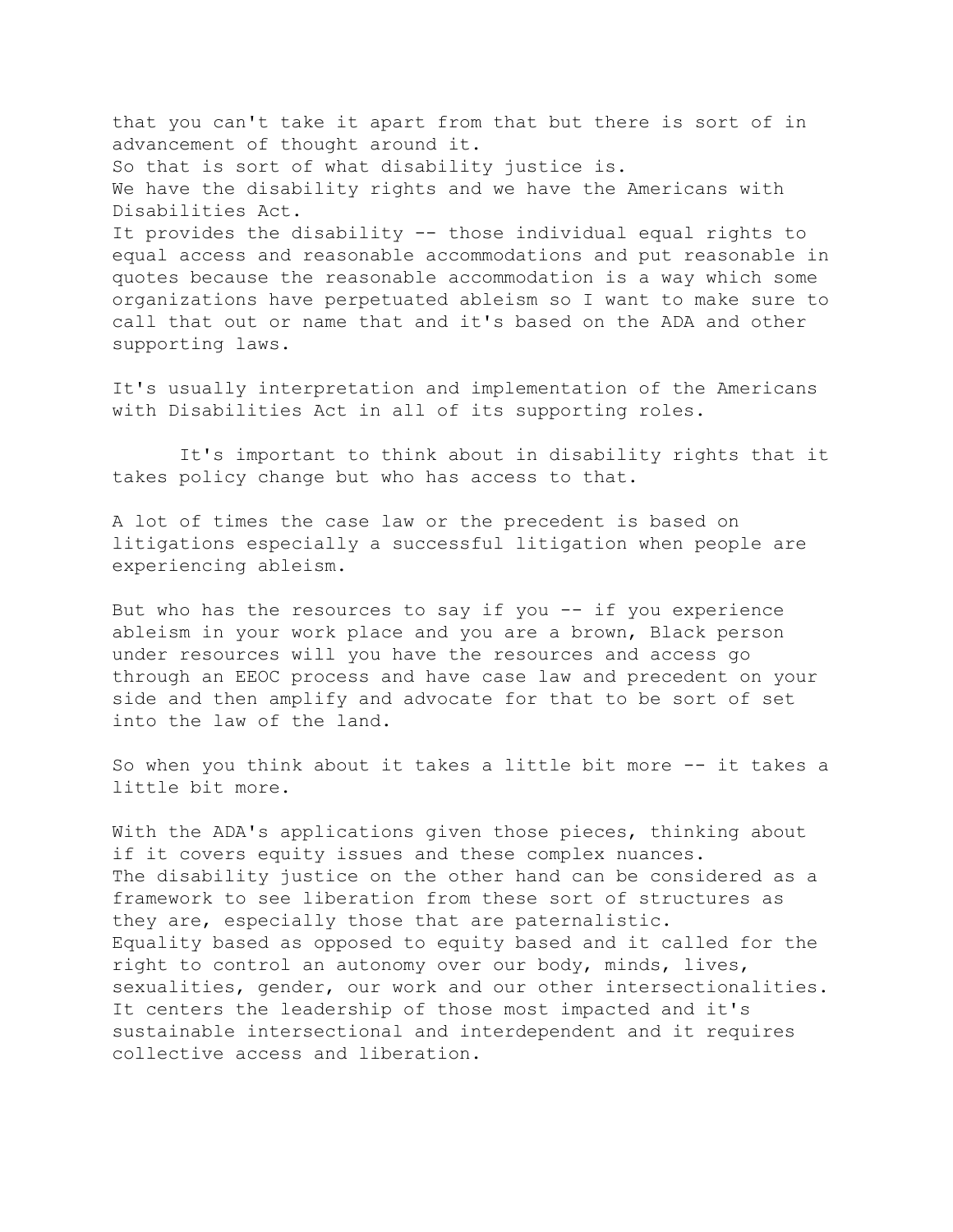So I want to talk about intersectional erasure and racialized ableism. To drill in that intersectional piece that I feel so foundational and important to disability justice. So first I used some words we will do a little bit of a vocab check. Ableism, when talking about that is essentially bias, oppression, marginalization or anything like that regarding the lived -- regarding someone's lived or perceived impairment or disability. Racialized ableism is an intersectional compounding impact harm violence, bias at the intersection of racism and ableism. But of course it's a full constellation so gender, side, color/ tone and class as well as other things play a part as well. And an intersectional erasure is essentially when there is apathy or lack of regard for the whole person and -- a hyper focus on selective identities within an intersection which is result of confirmation bias which is that we have the tendency to seek out, remember and interpret information based on sort of unconscious beliefs, thoughts and sort of lenses or world views or anchor bias which is that the first and most impactful thing that we learned about a concept or a term or situation is always going to be what we subconsciously or unconsciously compare everything else to.

 So if you learn there had was seven continents because you live in one of the countries that consider Europe a continent, then you might be a little bewildered if you go to a country that teaches there are only six continents since Europe doesn't technically match the definition of a continent.

And our different countries that -- that are different numbers of continents but anger bias in a more fun example of this case would be say going to one of those countries and being like, no, Europe is a continent.

And I know because I was taught this since I was a child. They were like we were taught this since we were a child and that's the anger bias discussion.

 The picture you see here is a black man with square black rimmed glasses.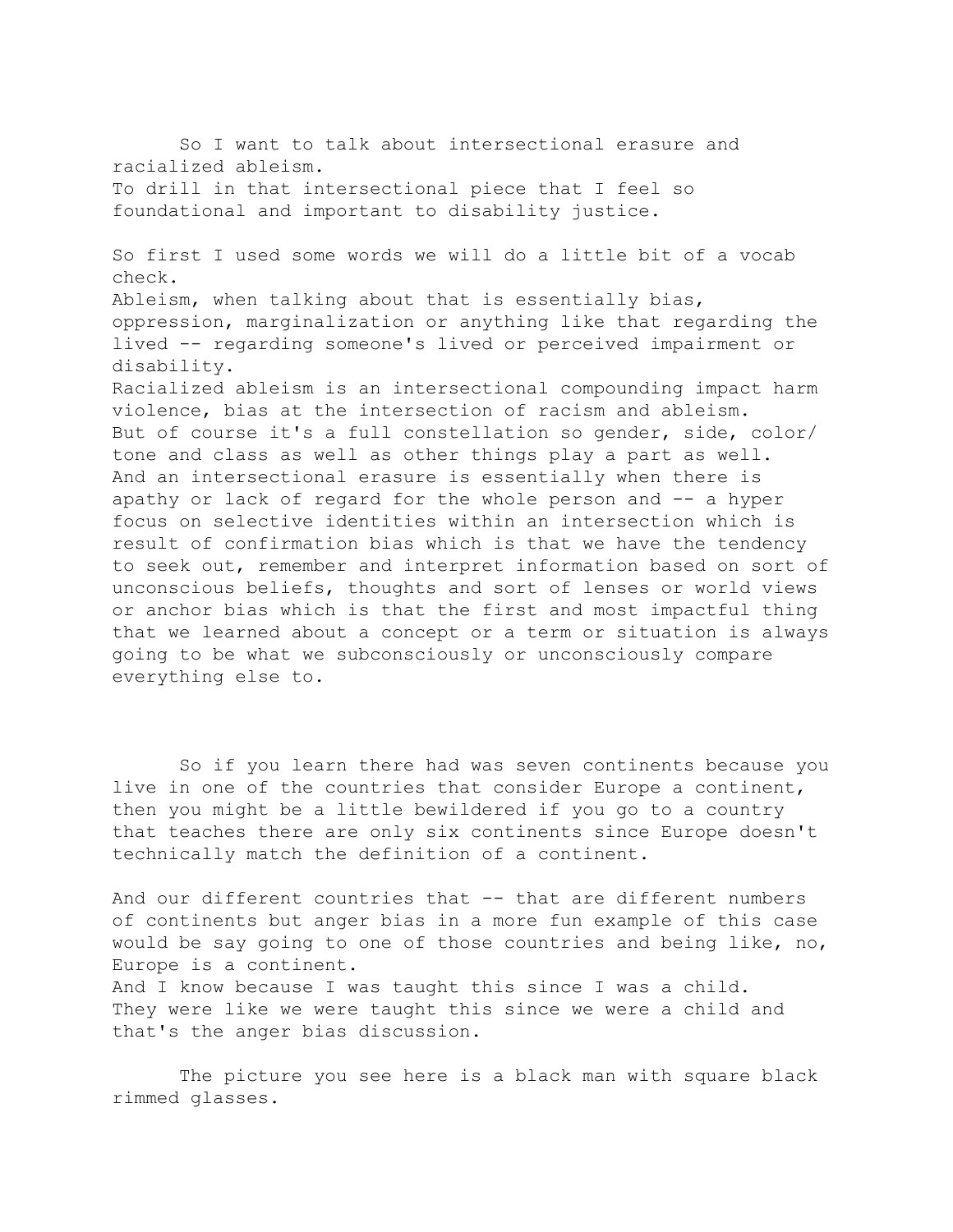There is slight black facial hair, black coily hair that's a little long that comes out about four to five inches from his face. He is carrying a walking stick with a green fatigue sweatshirt on and a black beaded necklace and in front of some fall leaves.

 This person's name is Matthew Russian. Matthew is a black autistic person who was coming home and trying -- while he was leaving the Panera bread, he clipped one car in the parking lot and the parking lot was set up in a way that he felt he needed to leave a parking lot. Make a u-turn and return back to the parking lot in order to address the fact that he clipped this car. While he was making that u-turn, he hit another car and someone was hurt pretty severely.

What happened was that he in his sort of anxiety of this had -which means that he sort of slammed on the gas instead of slammed on the brakes which is something that's common as a matter of fact, the application is the common cause of crash and collisions among those between 16 and 20, especially those who have less executive or executive common which is common with autism or ADHD.

Well, when the police came, another thing that we can say is that Matthew had a little bit of a meltdown.

And in an autistic meltdown.

So in this situation I think -- Matthew was trying to address the situation, apologize for the situation.

And as people started coming at him did you do this on purpose?

What's wrong with you?

And this trying to answer to get the situation to be resolved. He was arrested. He was give an plea deal that his family suggested, well, maybe he could come home but he wasn't allowed to come home.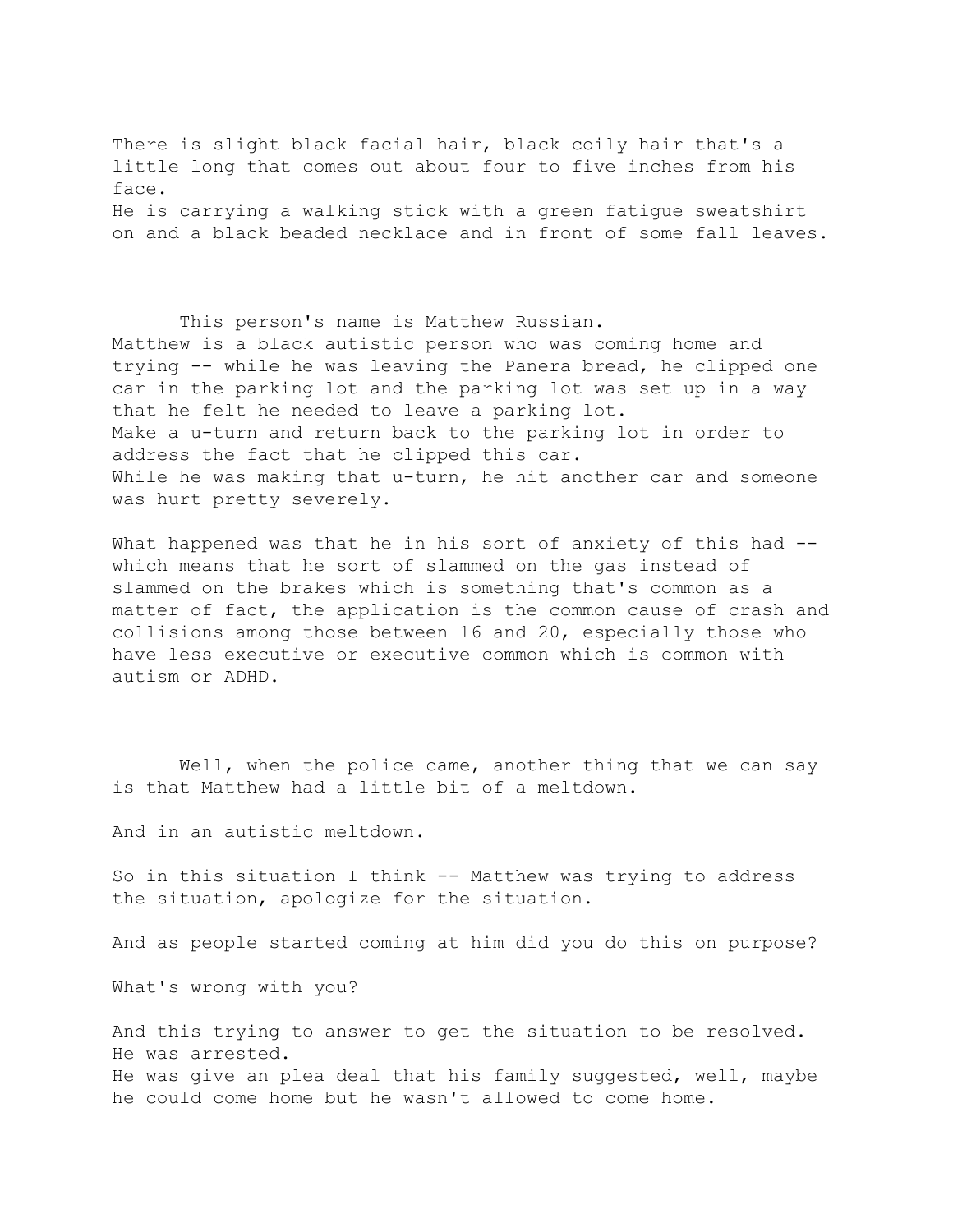He was sentenced for 50 years in prison for attempted vehicular manslaughter.

The narrative that they used was that Matthew Russian was seeking to take his own life and that in doing so he harmed these other people and drove recklessly.

It became very obvious that folks -- that Matthew didn't fully understand or was aware of what was going on in his case. Especially after he called his mom and asked her to bring some Thanksgiving dinner for him and the new friends.

 During the black lives matter movement luckily there were people who remembered this case and resurfaced it. While they resurfaced this they found that  $-$ - when they re-investigated this that the collision was an accident.

A quote from one of the main researchers which I think was very poignant states, quote, Matthew made a mistake.

Would we criminally penalize a driver who fainted, who had a seizure but didn't know they had a seizure disorder, had an allergic reaction?

Is it a crime or a moral failing or something worth removing someone's freedom to make a mistake as a direct result of having a disability?

Or is it being black and disabled that makes the mistake a criminal offense?

 Matthew Russian is not an isolated case for racialized ableism.

As a matter of fact, there was recently a study that came out where they interviewed over almost 9,000 people between 1980 and 1984 in Cornell University study.

The research that is Aaron J. Macauley and they found in that study that over 55% of black folks who are black folks with disability who are interviewed as part of that research study were arrested by the time they were 28.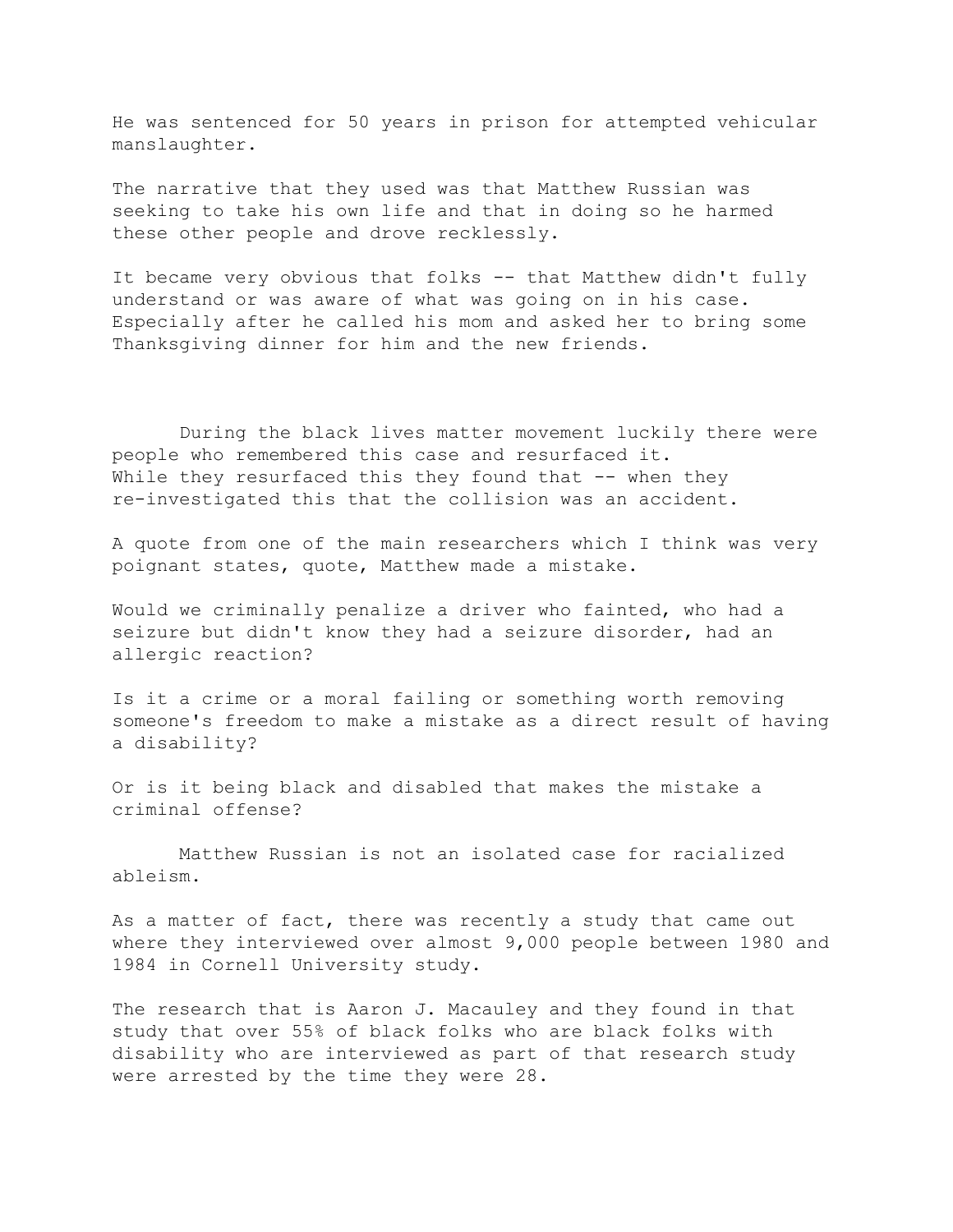55% of black folks with disabilities in this nearly 9,000 person study were between 1980 were arrested by the time they were 28. That is horrifyingly high. These sort of examples are the ones that think about when we think about sort of intersectional erasure. Ablized racialism and intersectional -- there are ways that the intersectionalities have these compounding effects. Then you start to think about other parts of disability justice and disability rights.

 In that situation, there is a lot of different information about the case if you need more information to consider this, thinking about how this person's rights a disabled person was violated in a disability rights, and how could disability justice perhaps -- disability rights and disability justice have helped.

Thinking about what some of the intersectional issues were in the situation.

And where would the ADA have helped and where would it have fallen short?

And thinking about what the main pain points are at your organization in these sort of ways for applying sort of equity or justice frameworks within systems, especially systems like the legal system that don't have too much room for sort of - for libratory frameworks when everything is based on sort of policy and case laws.

 This picture is a picture of multiple disabled folks. And we in the background are holding a great big straw and other people reaching toward the straw. It was a picture I took during the organization meeting when the City of Seattle banned plastic straws and all folks that came to the organizing meeting who use straws regularly as in accommodation or in order to get the food that they need.

And I felt like this was a great picture to show that disability is both/and not either/or. Especially the straw ban wanted to stereotype the person who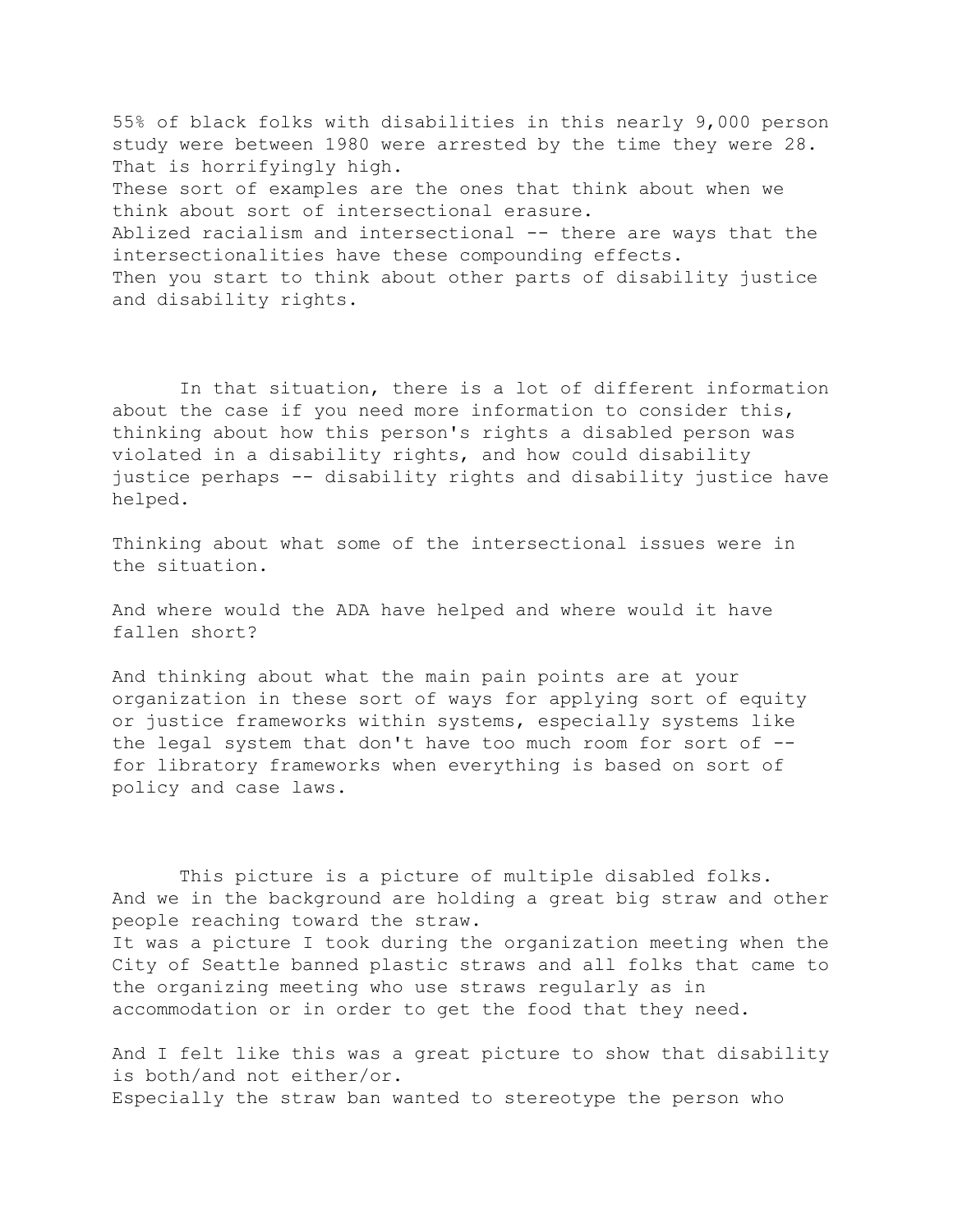needed plastic straws but it really was much wider and broader than that.

So it's important to think about the ways which the disability is neither visible or invisible. That people -- and that people have both. It's possible for people to have both.

I am an ambulatory wheelchair user. You might see me with a cane and sometimes with a wheelchair but there is that sort of surprise Pikachu face when I stand up to grab something from the shelf in the store.

And I'm like, yes.

So it's important to think about both of them.

 The reason it's important to think about invisible disability in terms of disability justice and intersectionality and organizing wholeness, and in general there is not really a space to hold that, especially not in the workplace.

So some of the data -- this is coming from a study called the disability inclusion study from the Harvard business review, and it's talking about how 62% of the people who they spoke to reported having an invisible disability.

In this case 39% of those employees disclosed that they had disability to their manager in order to seek accommodations, less than a quarter disclosed it to their team.

And 21% -- have disclosed to HR.

Why do you think people tend to hide their disabilities at work, especially if they are masking, massing being to perform in a way that is not going to -- that's not going to lead someone to believe that you have a disability.

 In that same study, the reason why people report hiding invisible disabilities is because -- because they are masking and trying to navigate again getting from the beginning to the end of their day.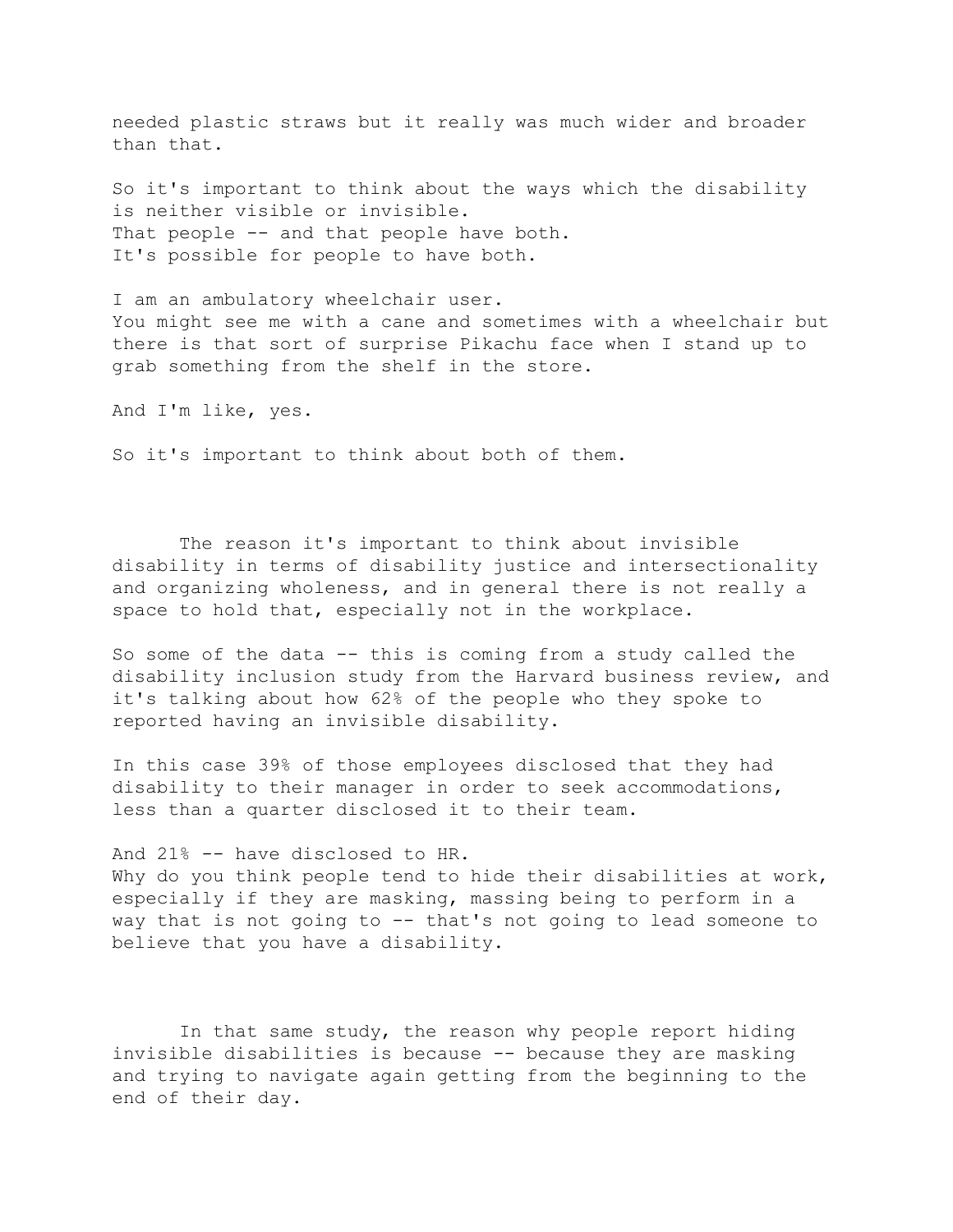They are concerned about teasing or harassment if they are go disclose. They are concerned about change or loss of rapport with their peers and supervisors. They may have past trauma or negative experiences around disclosing in the past.

They just may not have the energy or may not have patience in the process or hope in the process.

They might be concerned this might have bias toward their work performance or stall or disrupt tear careers. Thinking of intersectionality in the disability justice sense how could other identities increase or intensify the likelihood --

 So really quick I want to share the term called weathering. It's the effect of long term anger from anxiety responses. What you are seeing here is a picture of a rock on the top where it has some droplets on top and a picture of the rock on the bottom where it's pitted. The minerals.

And I think about those drops being the every day is sleight, every day insult and even if they are shade insults, the expectations and the assumptions and the ableism and intersectional erasure and all of those things throughout the day, multiple times a day dropping on to folds and leading to that pitting you see in the bottom of the screen.

 And it's really important to consider this because the more that folks are experiencing this, the more that is happening and the more it is our responsibility and being in solidarity with folks to stop that dripping from happening.

And that dripping is not the person's responsibility to get from underneath of it. It's our responsibility to turn that tap off.

That is why it's important to have the tools that are resources and awareness so that you can start to look for those leaks and start to turn those off.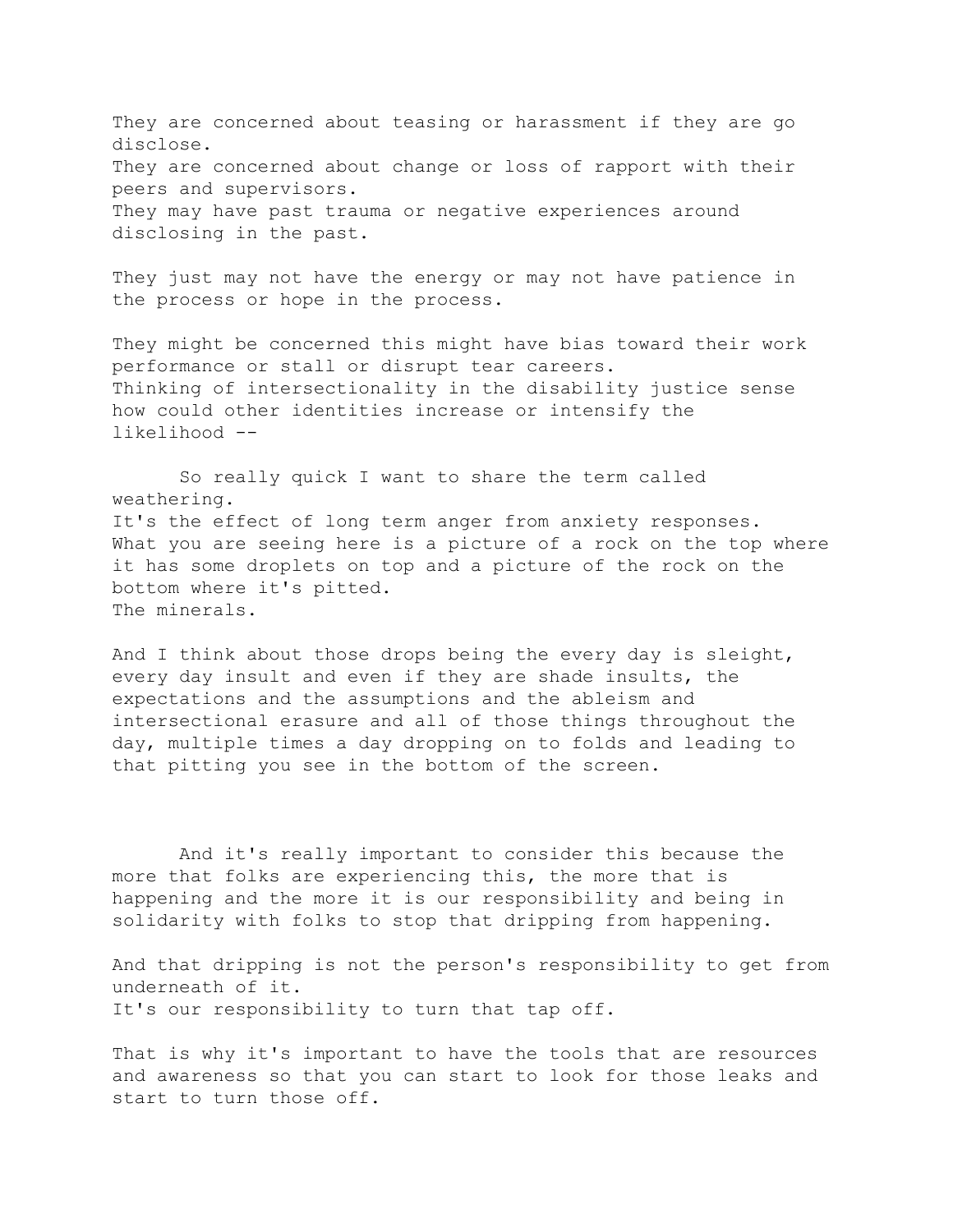-- being able to do that is using transformative principles which is coming from transformative justice and is also a very intersectional concept with disability justice.

These are the questions that I have adopted that I personally use whenever I go into organizations either for inquiry or especially if there is a tension or conflict. The questions are what is understood across the narratives. Who is hurt and what have they said their needs are which is important which is when they say their needs are and not what we assume their needs to be who is accountable for that resolution?

Either named by the person or otherwise sort of said. And it's also important to think that if remember that these are prisms.

So when I say who was hurt and what their needs are, there are multiple folks who are hurt and multiple folks accountable.

So when you are looking at this, think about it as moving the prism in the light where you are seeing different spectrums of that light but looking at the spectrum from the different - that are look at you and that can be a way of making sure you are seeing the full horizon of the situation.

 Who is missing from the conversation and how do we incorporate their voice and needs in this situation?

Then doing that reasoning backwards upstream work A social, political, cultural institutional historical of issues have contributed or led to this.

What are some situations that are structurally similar and is helping in those situations that we apply to this.

And what are strategies for determining root causes and taking next step resolution repair?

 So you might be saying, okay, I can look at it this way but how do I know there is a root cause.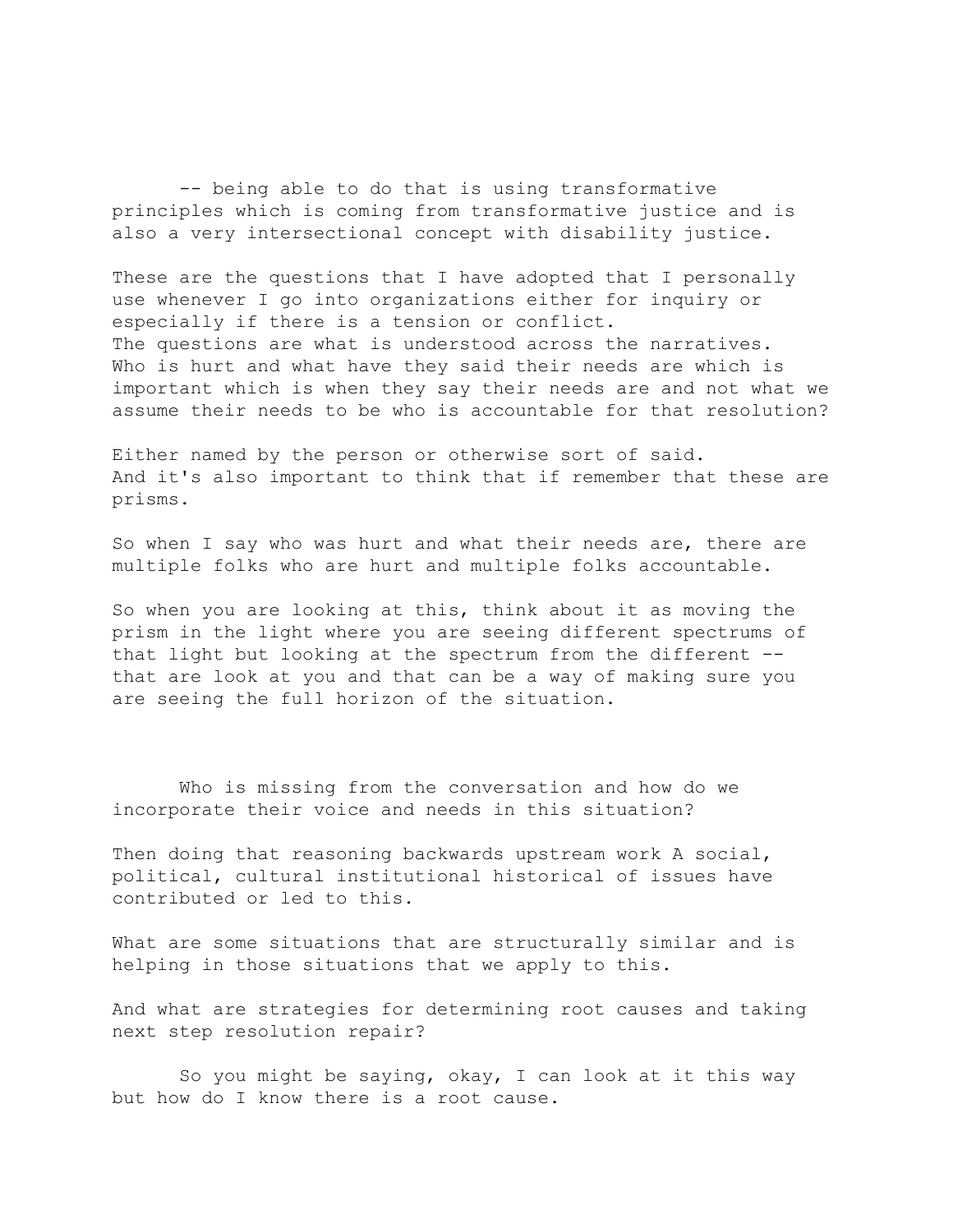Have juxtaposed the disability justice principles and the 13 characteristics of white supremacy culture. I can brag and say that I have shared this with skins themselves and they gave it their blessing.

These are my bragging rights. For the 13 characteristics of white supremacy culture it's not meant to say whiteness in sort of the term that only white folks can perpetuate it. You don't have to be white to perpetuate white supremacy culture. If there is anything I would alter about it, it's just American culture, United States culture and it is Euro centric and in centering the expectations and assumptions around what is polite, what is right, what is productive. All of those things from Euro centric pieces of Euro centric places.

 So thinking about the 13 principles of white supremacy culture as I read them off I want you to think about which of these sort of United States cultural pieces are in your organization right now?

13 characteristics are perfectionism.

Sense of urgency.

Defensiveness.

Quantity over quality.

Worship of the written word.

Paternalism.

Either/or thinking.

Power hoarding.

Fear of open conflict.

Individualism.

Progress is bigger/more.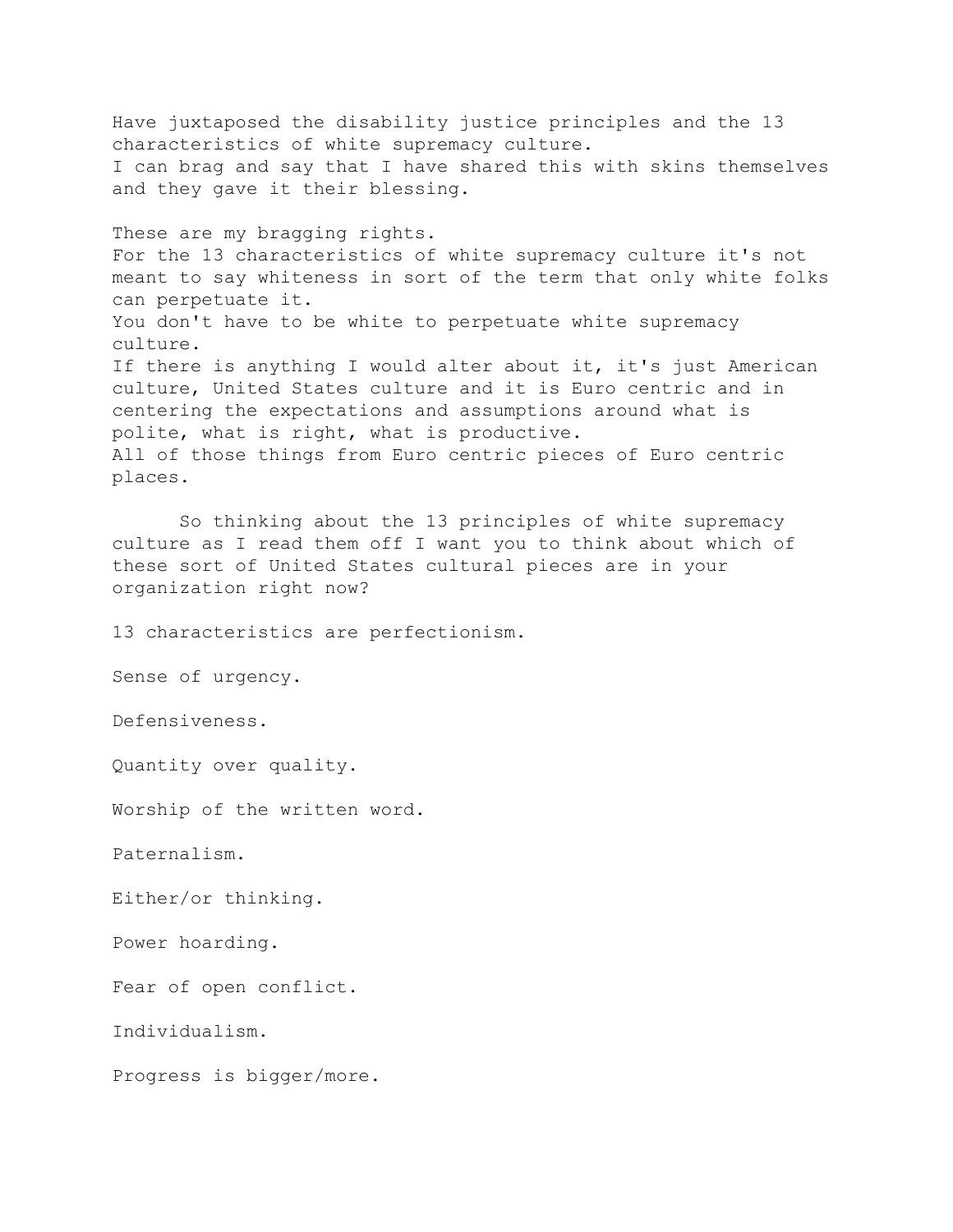Objectivity.

And right to comfort.

 Now thinking of those 13 principles sort of as pitfalls, juxtapose them with sort of the guiding principles or goals of disability justice.

Again, just intersectionality.

Leadership of those most impacted. Anti-capitalist politic.

Commitment to cross movement organizing.

Recognizing wholeness.

Sustainability.

Commitment to cross disability solidarity.

Inter dependence. Collective access.

And collective liberation.

 So when you think about even from the transformative guiding -- transformative practice questions, how sort of if you were to have the 10 disability justice realized, how are these 13 characteristics could also be the pitfalls, the barriers, the bottlenecks to being able to attain this and even other libratory frameworks?

 It's important to see the navigate, introspect not just to your organization's culture but also to you and then my favorite phrases to say is that while we are trying to save the world we need to think about the ways which we need to save the world from ourselves, disrupt ourselves and consider those ways which are auto pilot or unconscious frame is sort of emanating those systems or oppressions and pieces we are trying to fight in - it's almost always going to be unconscious.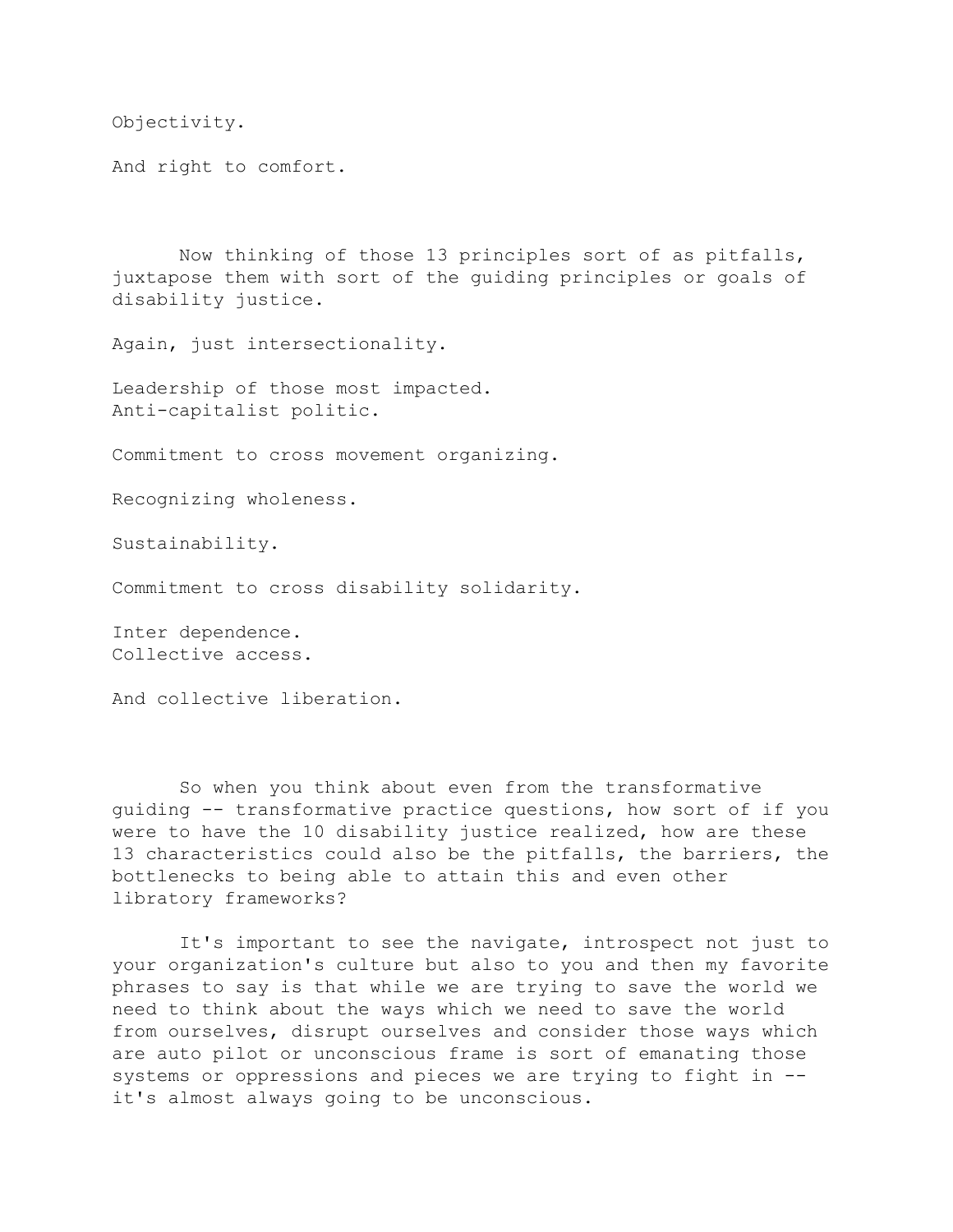It's important to consider sort of in the same sort of ways to say something will happen and you will get upset and think back and be like, why did I do that?

That's what unconscious bias can come. Hopefully you had an unconscious bias training that's talking about the difference between conscious and unconscious brain.

If not, I can add some resources to get to really important distinction.

 So our last slight I think we will be able to end so we can have 20 to 15 minutes of question and answer.

Let's talk about some things to do. So if you are an organization on the first thing to do if you haven't already is to set a commitment, set a goal to reach disability justice. And use disability justice in all levels. And remember in order to -- for it to be disability justice there has to be leadership in those most impacted. That means not just someone who, say, in charge of disability equity as a director. Not even someone who is a DEI director.

But that disable -- most impacted folks from your organization should be leading in your boards, in your executive leadership team, supervisory in all areas which services your programs, everything that you are doing that does and it also is beyond the disability community.

 It's also important for everyone in the organization to en-- to show the staff the opportunity to have -- make sure that your new staff orientation includes disability justice training. To make sure that your training materials are available in alternate formats.

That there are -- that there is -- and also disability information that is routinely available in the organization newsletter, on intranet and things like that.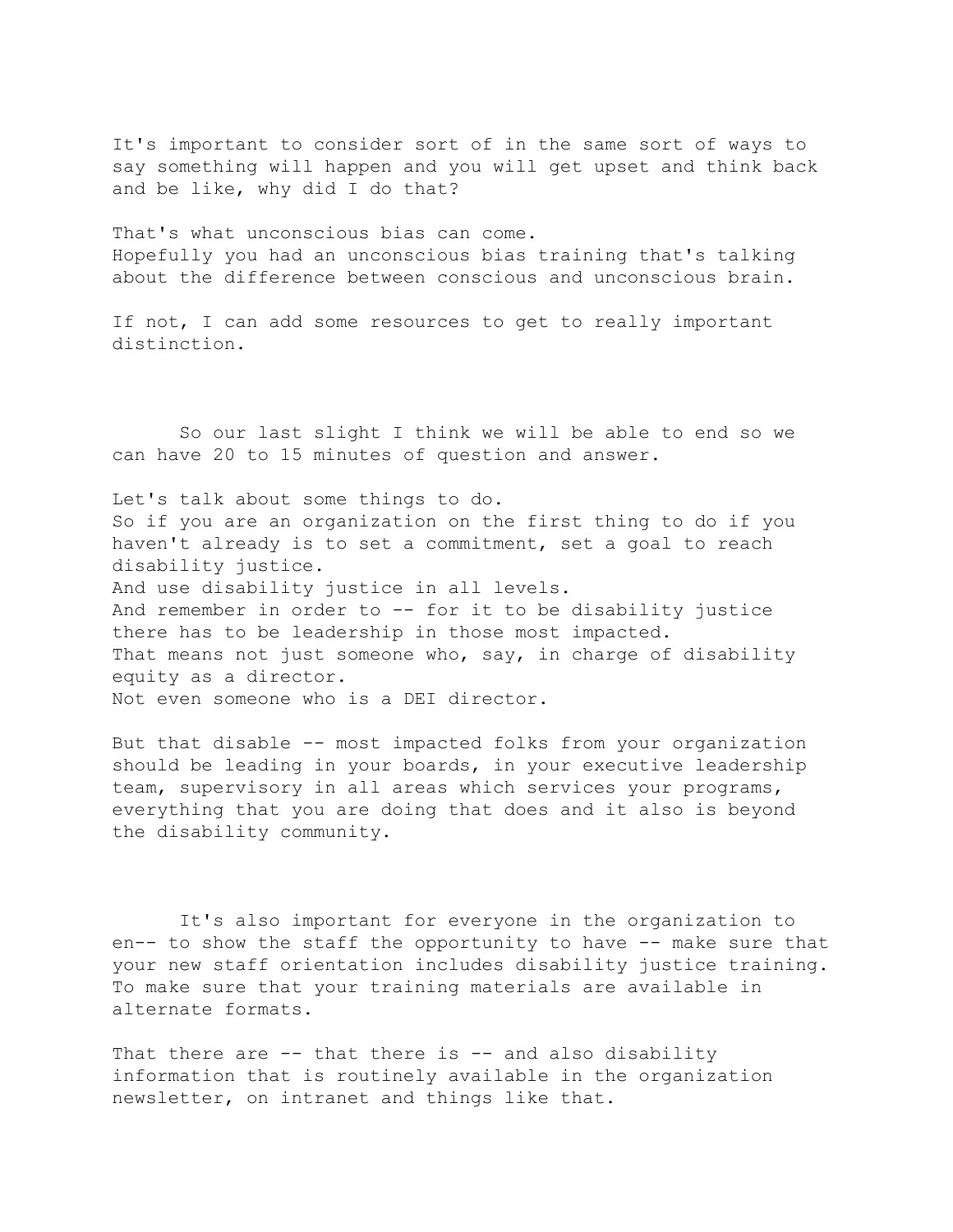Train and promote disabled folks. Don't just only focus on hiring disabled folks but implement pathways, profitable pathways to advance in leadership as well. And strife towards universal design minimum. So beyond accessibility, seek to design a work place that is accessible in its nature.

That again has collective access.

That's sustainable, that's independent that recognized wholeness-- and anti-capitalist politic and all of those fun things.

 If you are a manager, some suggestions in what you can take away today is to proactive.

You can't ask people directly, but to be proactive to ensure that there isn't anything to falling the bottom is falling out or any bottlenecks or barriers for folks to be able to get the accommodations that they need especially if you haven't yet reached a place where your organization is sort of naturally accessible you can do this by providing a list of possible accommodations ever ways to receive them either posting them in a break room or some sort of wide space that if anyone needs an accommodation and sort of possible accommodations we have available, here it is. One organization I saw that did a great job, hey, these are all

of the ergonomic furniture we have in our warehouse. Do you need any of these?

And posted them up on the wall.

So that people could come and ask for them as they need it without having to go through the whole medical note process which takes so much time.

 Trust people which goes back to that conversation about the person who was afraid about those three to 5% gaming the system. It's difficult to disclose. The Harvard business review showed and it's important that if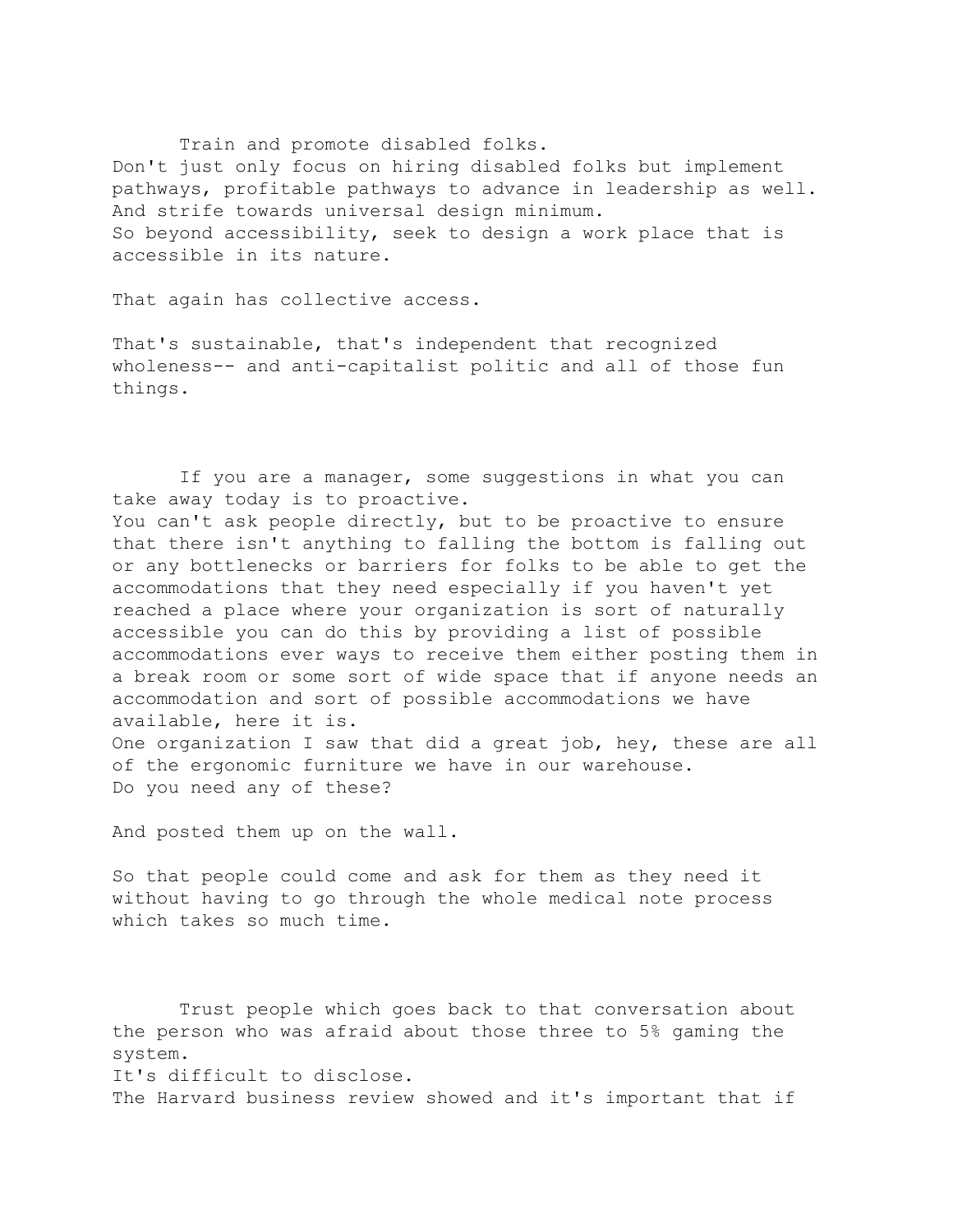someone it come to disclose to you, to believe them.

Thank them and then listen to what they say their needs are.

 Make time and space. Some people will want or need to make these -- disclose their disability or if they are masking, they might be struggling to try to disclose to you, too.

So make sure that you are creating time and a safe space for that. And -- things to do with especially my contractors is to have shadow meetings and then regular meetings. So say you have desk time and regular check-in meetings you can have desk time where someone says misses their check-in meetings can meet with you then. This is especially great if you have employees whether you know it or not who have cognitive disabilities or say showing up at 12:00 p.m. on a Tuesday every week might be difficult task because as I like to say sometimes your body doesn't want to show up for work every day. If you have opportunities for folks to be able to make up that time where they don't feel as though they are going to have too many -- they are not going to be harmed because they need to take the time to take care of themselves.

That can go a long way.

 Finally if you are the disabled person, some suggestions I had is look for signals to support. Whether you are in an organization already or need to apply for an organization, look for organizations that sort of show, model and has sort of the information and receipt to back up that they are -- at least trying to or have -- disability justice into the workplace. The organization is also your responsibility to show that to people especially during the recruitment processes and do not forget it during the attention of strategies as well.

Get to know your manager.

Look for those behaviors, develop a rapport for ongoing discussion a good way to do this and this is also important for folks to think about, too, as manager is the extent to which you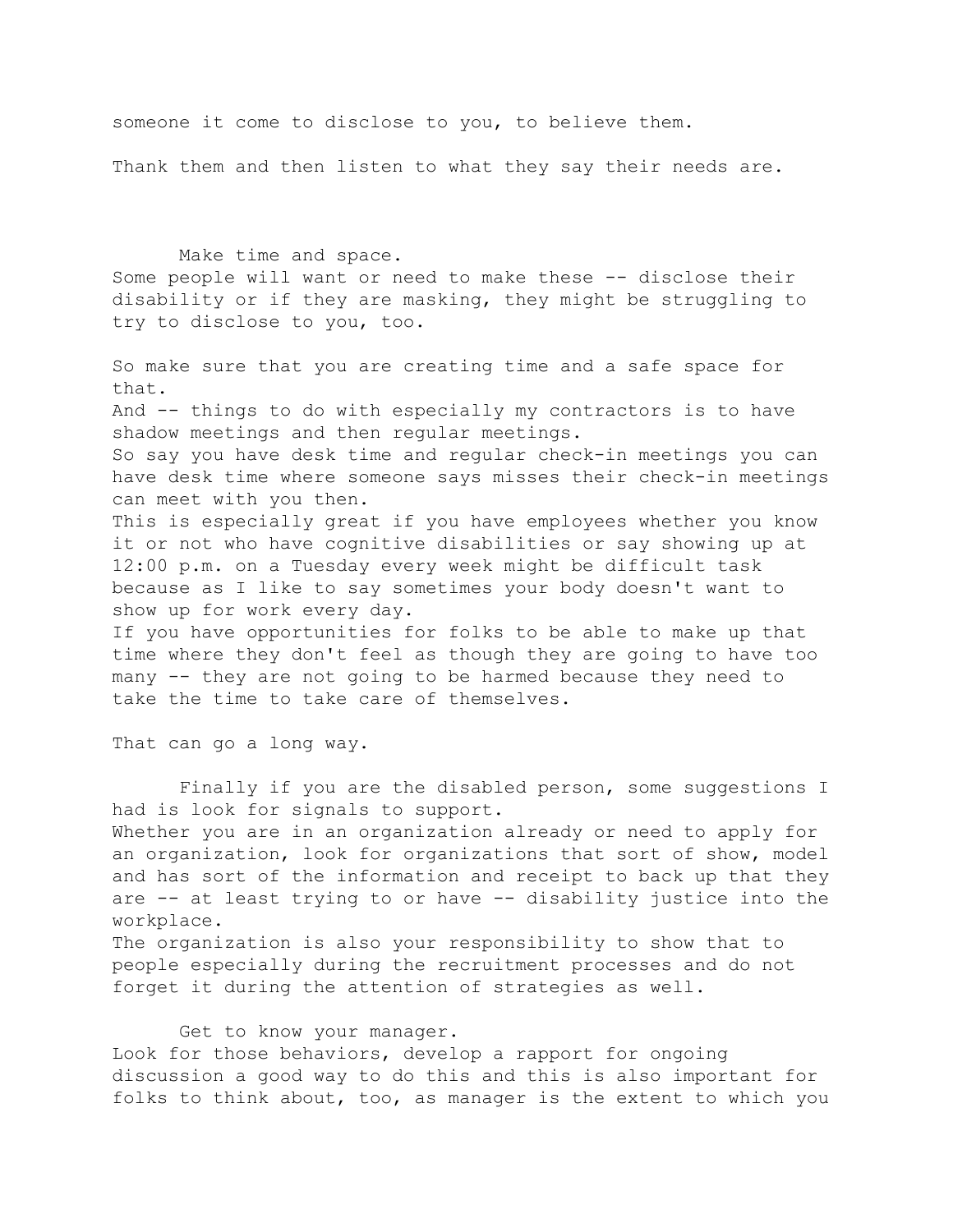say ableist language. Get -- so see those pieces as well. Especially if you are wondering ways how to I trust and how do I move forward.

## Hiring comrades in solidarity.

If there is someone you meet and they are well versed in disability and you feel you can trust them, see if there is - if the organization will start a solidarity program and strategizing as the organization is moving toward these equity principles say like disability justice so folks feel they can have a community that is supporting them while this change and process can just as difficult for the employees and the organization as it could be for the leadership.

 And then finally if you can or the organization is willing to start an employee resource group or ERG.

Centered on disabled folks. And care givers if you so choose. And employee resource group is a partner of your executive leadership team and HR that provide -- that serves as an advisory board to those places that says this is what's going on for your employees with this lived experience and this is what you have to do. This is what we need and this is what we want and this is what we should work towards and it will be to the organization to resource that and take that in good stride.

 So with that, I really hope that as you move forward in this work that again that perhaps there is a tool that you have gained -- perhaps a tool that has been sharpened or the information you need when you are ready in the future. Whatever you are in your process.

So wherever you are in your process I hope that you are able to move that to the next stage today.

And I -- and we are one minute passed my hope for questions and we have 14 minutes for questions.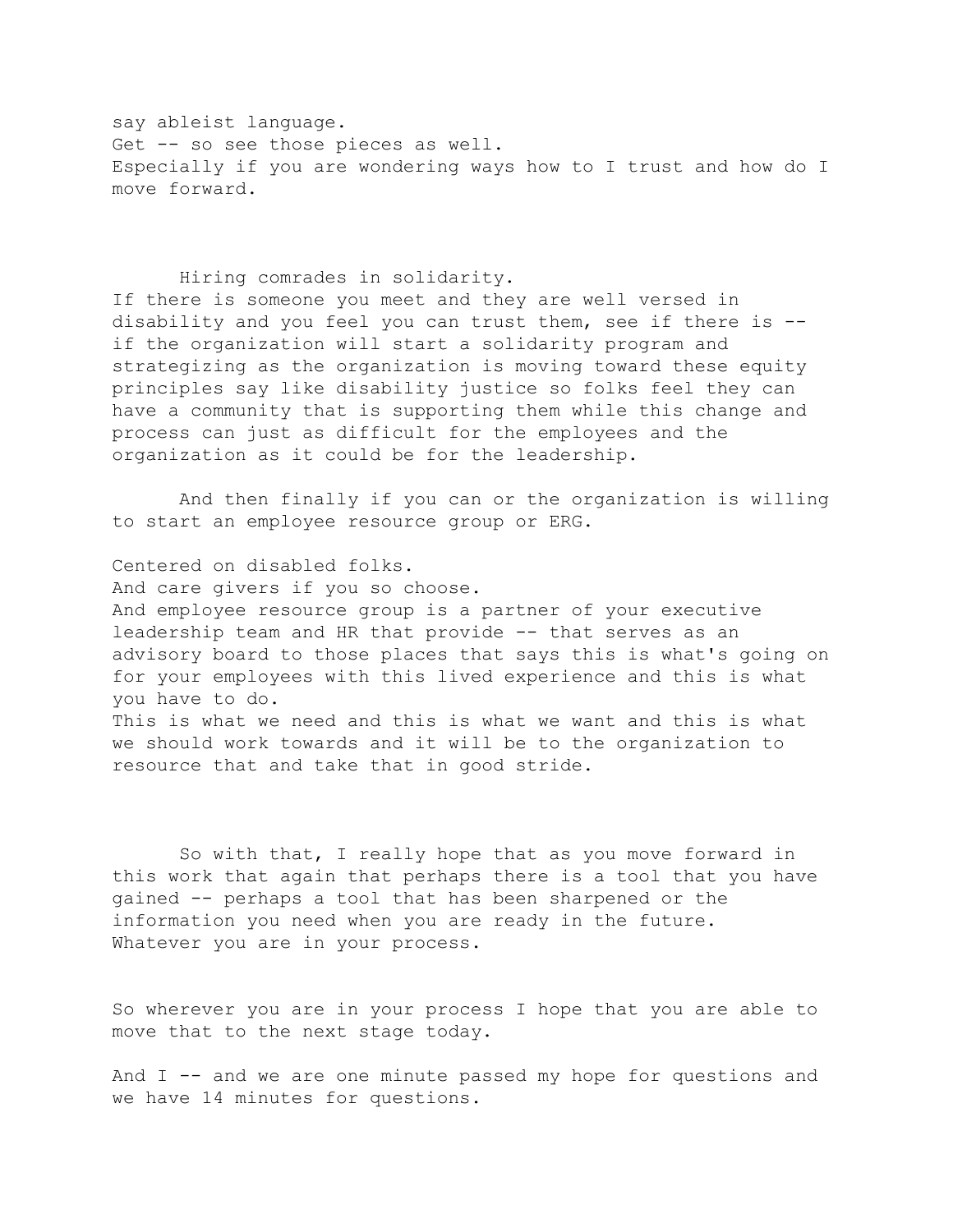>> I'm sorry. I didn't realize. I took you off and then after that I have a question. >> Yeah. I was going to say really quick, there was a question that came in ahead of the workshop that I did want to make sure to address and someone had shared two things. When we see an equity in space we will have a call in or call out and, two, DEI initiatives have helped folks -- and what should folks do if they feel that way? The first thing I want to say about the call in versus call out, I feel that we should re-frame both of those terms and consider it community accountability. And we are talking whether to it's form of justice or meeting accountability. Maureen made  $a - - I'm$  holding up a book here that is fumbling toward repair by sherra Hassan who talk a lot about the ways which you can have community accountability in organization. And I think it's important for you to reframe it in that way because whether the person feels it's a call in or a call out, if the intention and impact is to hold folks accountable to reaching the equity goal and impact in the mind set. Meaning the intention is important for introspection. The road to heck is paveed with good intentions. And the best way for a DEI initiative, if you are gathering a bunch of tools but folks either don't know how to use those tools, those tools were not meant for them to be used. Or those tools were designed to specifically be used for certain experiences or anything of that nature, it is important that you are doing the person work as was said to disrupt self and - that impact.

There was a question that was -- yeah.

So I always tell organizations to focus on ways in which they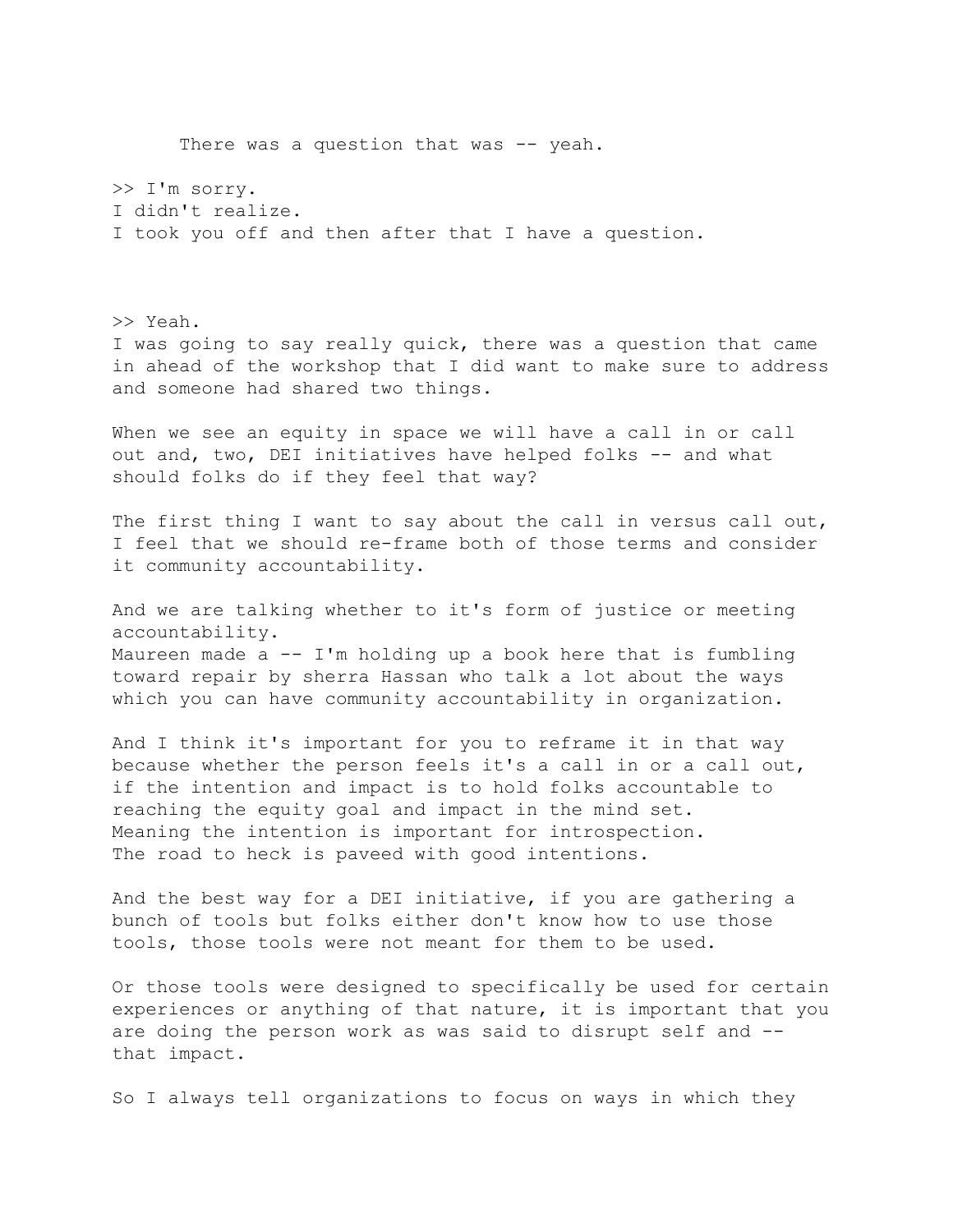may have been addressing say the organization the ways that these things crest, the policies, the institutions, the systems, those things. But we also have to see that as the products of  $-$ - and results of the actions and decisions and behaviors of people. People make the ADA. People even make disability justice. People likely made your policies and so if you are not transforming the people, then the products of those people may be inequitable. The interpretation of people from your products even if they are made equitably may be inequitable. And then the implementation of those products are inequitable. You really do have to go -- you have to go wide and go deep. And Aaron, you had a question >> Yes, I did. Thank you. And let me paraphrase by saying sometimes part of my disability is not realizing how things come across so I hope I can put this in a way that is not offensive. I like most of the people on this call because I can see in the participant's list, I'm a Caucasian man and I have cerebral palsy and use a walker. And so this is very eye opening and other things I've done in school and in college and other trainings have been very interesting. I know that I'm never going to fully understand as a white person what it's like to be a person of color. And so what can I do as an ally to be helpful to advance a disability justice knowing that I'm never going to fully understand what it's like to be a person of color? >> Yeah, I appreciate that question. I think the simplest way to explain it is that I don't need folks to understand what it means to be a black POC indigenous person and be in solidarity. There is an argument back and forth about the extent to which empathy is enough in this. I don't think that empathy is the answer.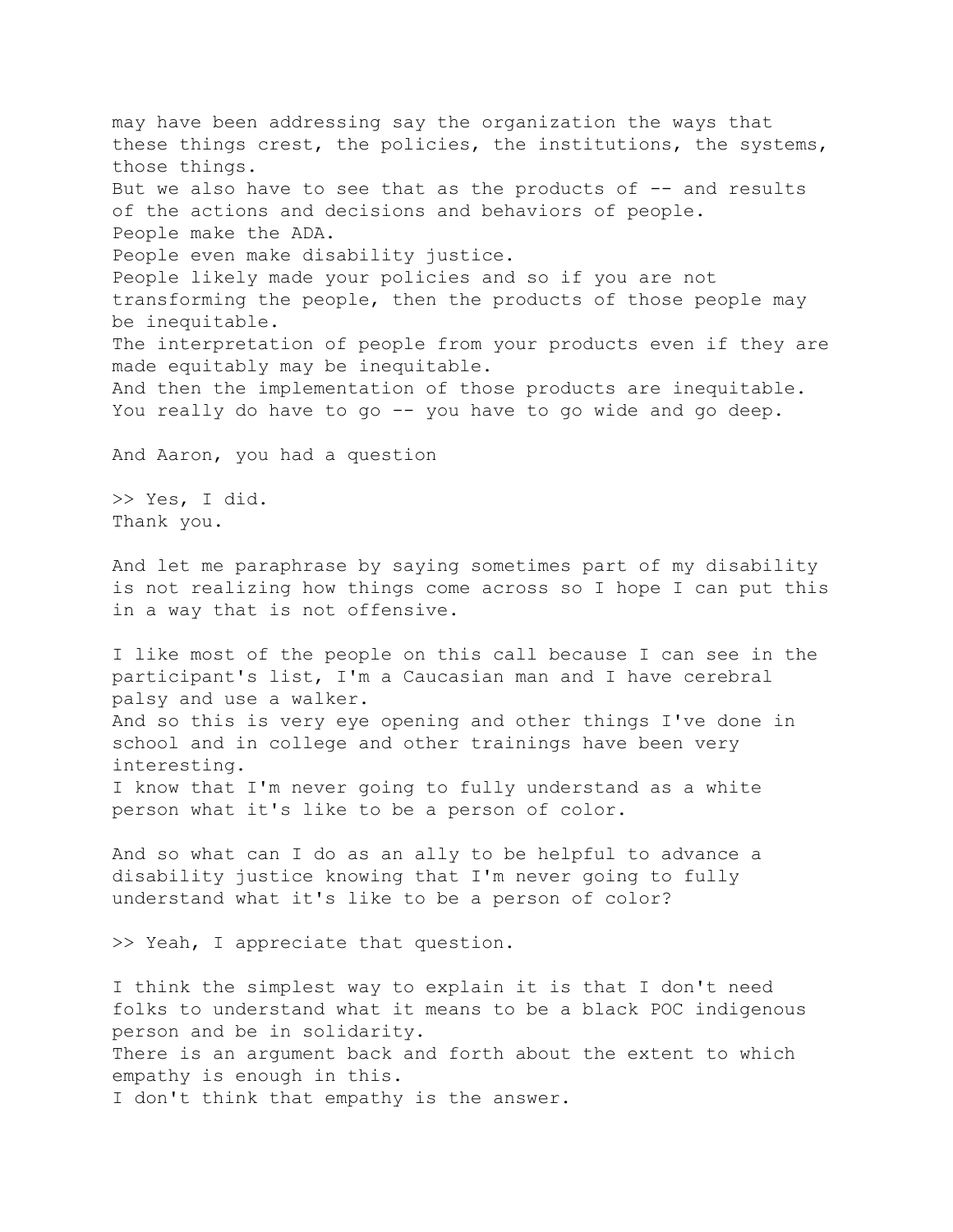But I think empathy is something that we can hold for the other in sort of a larger more existential way.

Say as disabled folks, we understand that when we are experiencing ableism, that limits our opportunities.

That it harms sort of our soul, our feelings, our part that it can cause this sort of lifelong constellation.

So I think that what I need folks to see is a couple of things just starting from the foundational piece. What it means to feel an ism.

Feeling an ism and then bringing in that knowledge that you can -- so learning more about the history of black disabled folks. Learning about the calls to action by black disabled folks. Learning about say these sort of data points about black disabled folks, black disabled folk and medical racism. Black disabled folks in environmental racism.

And so on and so forth.

When we are organizing for things that we are impacted by, centering and bringing in and ensuring representation of black and brown disabled folks in those spaces and you are doing housing justice, black, brown and indigenous disabled folks should be there. If you are doing abolition work, black, brown, indigenous folks should be there. If you are working on making through IEPs or as accessible in the process as possible, black disabled indigenous folks - black, brown indigenous folks should be there.

And I this I that part of being in solidarity is to really to center leadership and voices of those most impacted because in those cases it's not even so much that you have to make decisions for anyone or, but that you sort of defer to the person who has the most wisdom on the situation in those pieces. Whether that is in the collaboration mode or whether that is sort of amplified into a position of leadership.

And I will say that latter piece is really difficult.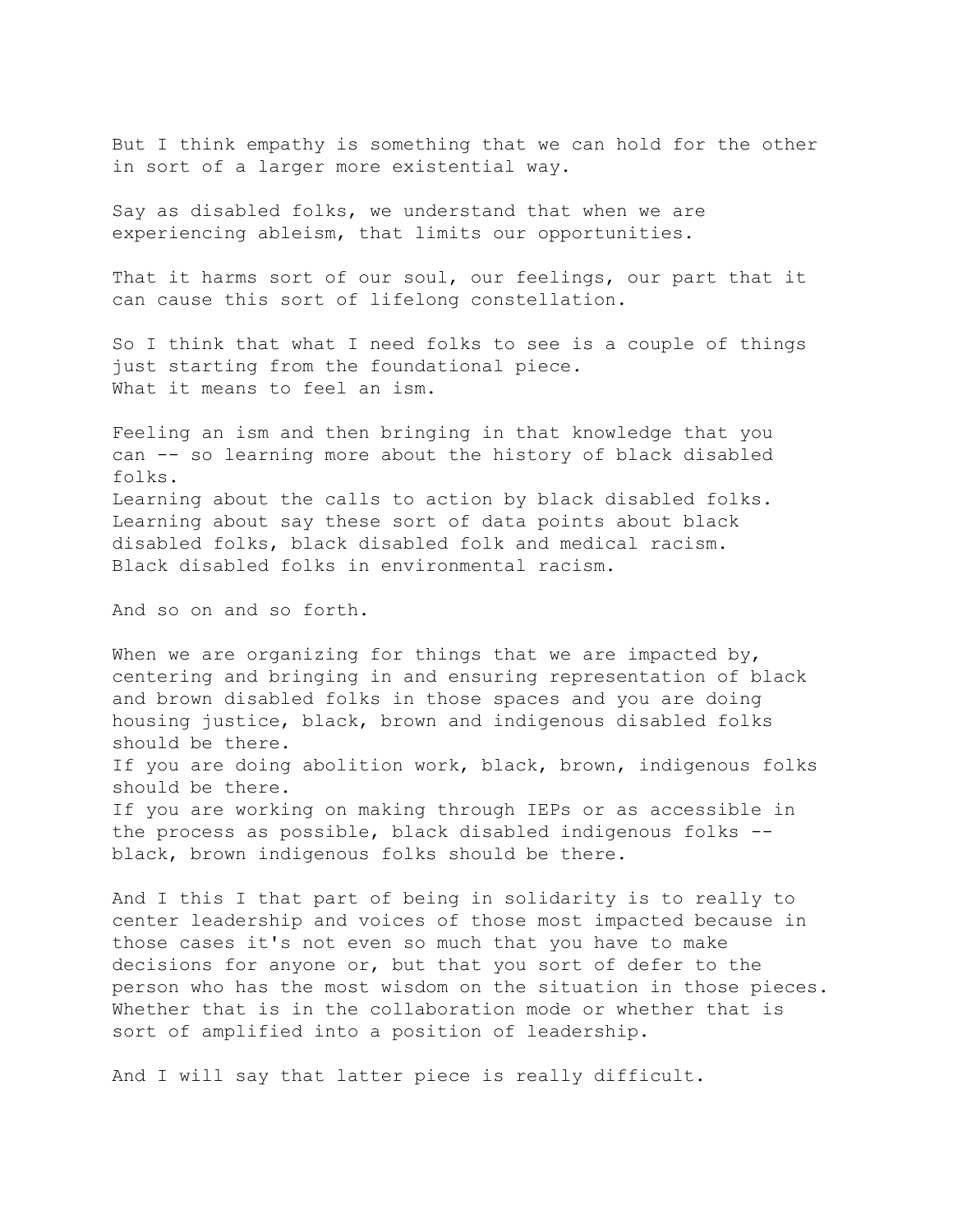Because we all sort of are in a space of leadership and I think that there is something especially in the United States context around being in leadership and what that means I think in terms of our own individual sort of advancement status and the way we see ourselves.

 So it definitely will take part of us interspecting and disrupting ourselves in that way if we realize that we came to a situation that needs that intersectional analysis and we are finding ourselves in attention why do we have this person in leadership if there are answers.

The answer likely will be either to create a space for that person, knock out the wall in the structure so that person can be in that position of leadership with the same level of decision making power and the same level of resource holding power, and able to have the purview over not just that one section but again the full thing.

Or I think the most difficult parts about this is that there are situations where if say the situation is disproportionately impacted, black, brown, indigenous and disabled folks and they are not create that collaborator wove, that may be a plan to cede to power to leadership of those most impacted. And that would be essentially not just what I would ask non-disabled folks to do, but also I would ask everyone to do.

It's difficult.

Part of this continuing to be in the spaces and sort of learning these resources but again it doesn't have to be perfect.

I'm not saying you are going to go out there and be like super ally.

Of the world.

Or to anything -- or you can perfectly get it all the time. You will never make mistakes because I can't promise that. But I think that to share it will be a lifelong journey and it will be a Praxis.

It will be constantly fine tuning over time.

And I think that as long as you are doing that you are doing.

>> Thank you.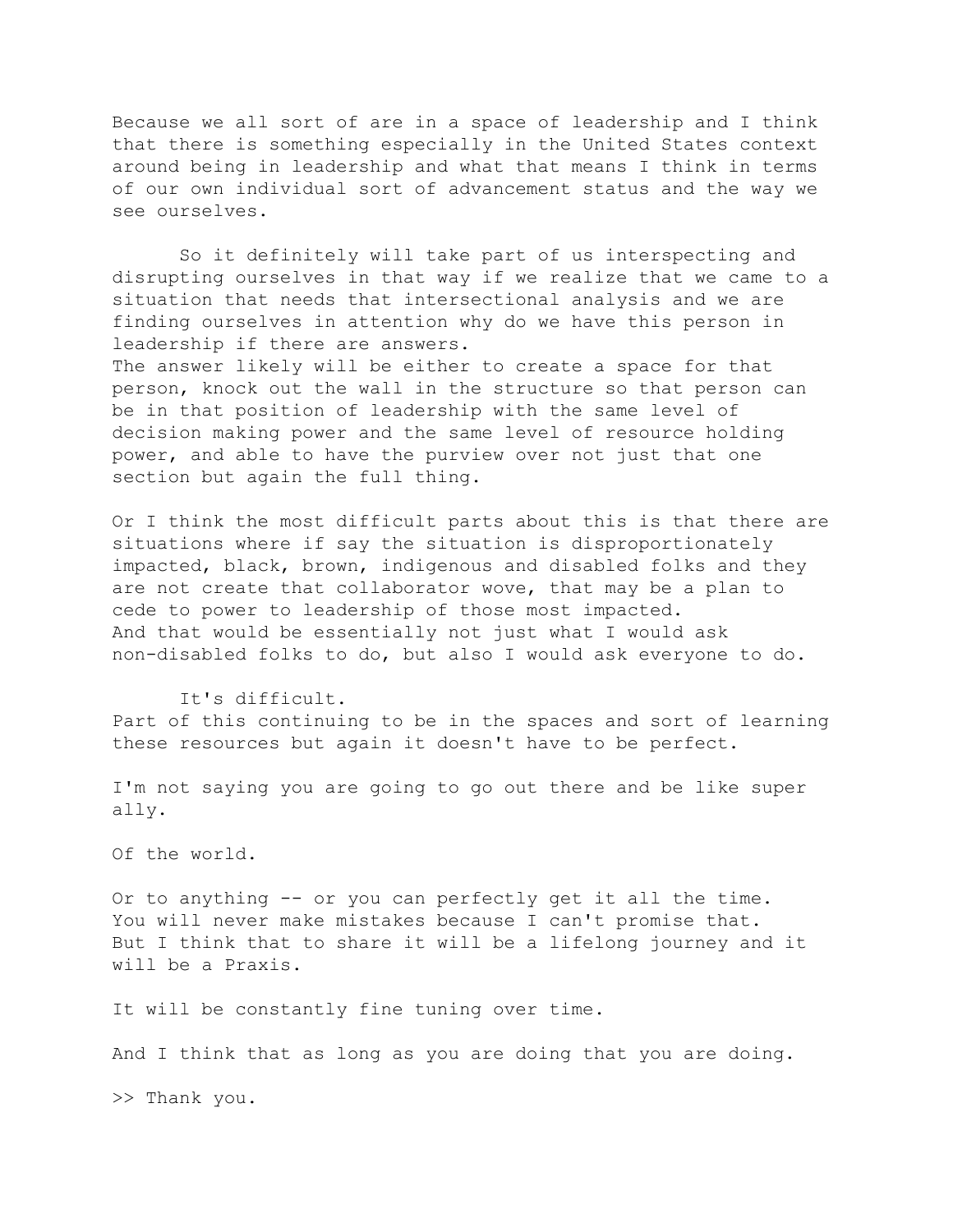And I think Phillip has a question in the chat.

>> Phillip says the coalition of organizations with different priorities, how can we best harmonize our efforts on including the anti-racism and equity in our collective work?

Can the coalition continue to offer equity trainings for member orgs and officers?

>> -- I can answer the second half of that question. Yes that we are as a coalition the anti-racism group will try to offer more equity trainings for member organizations and individual members and that we will also ask this to be sort of a two way street. That if you and -- I came in touch with ChrisTiana because they gave a wonderful training for justice and aging. If your organizations have resources or speakers or other tools you are welcome to share that with the anti-racism work group that's a bunch of us.

So, yes.

Second half is definitely yes. We will continue to offer this equity work.

 what I always say is your coalition can do is explicitly or implicitly is to have an equity covenant. If you think about say a wagon wheel.

An equity covenant will be that hub that all things sort of center around this equity covenant. So even if that equity covenant is as simple as we -- we are committed to bringing parity to areas of disparity. There is at least that sort of equity covenant in that hub. Everyone sort of pulling -- and you can adopt the disability ten principles as the equity covenant. We will always strife to have these principles reflected in our organization. The spokes of that wagon wheel will be the multiple pathways and strategies that people could take to get to that equity covenant.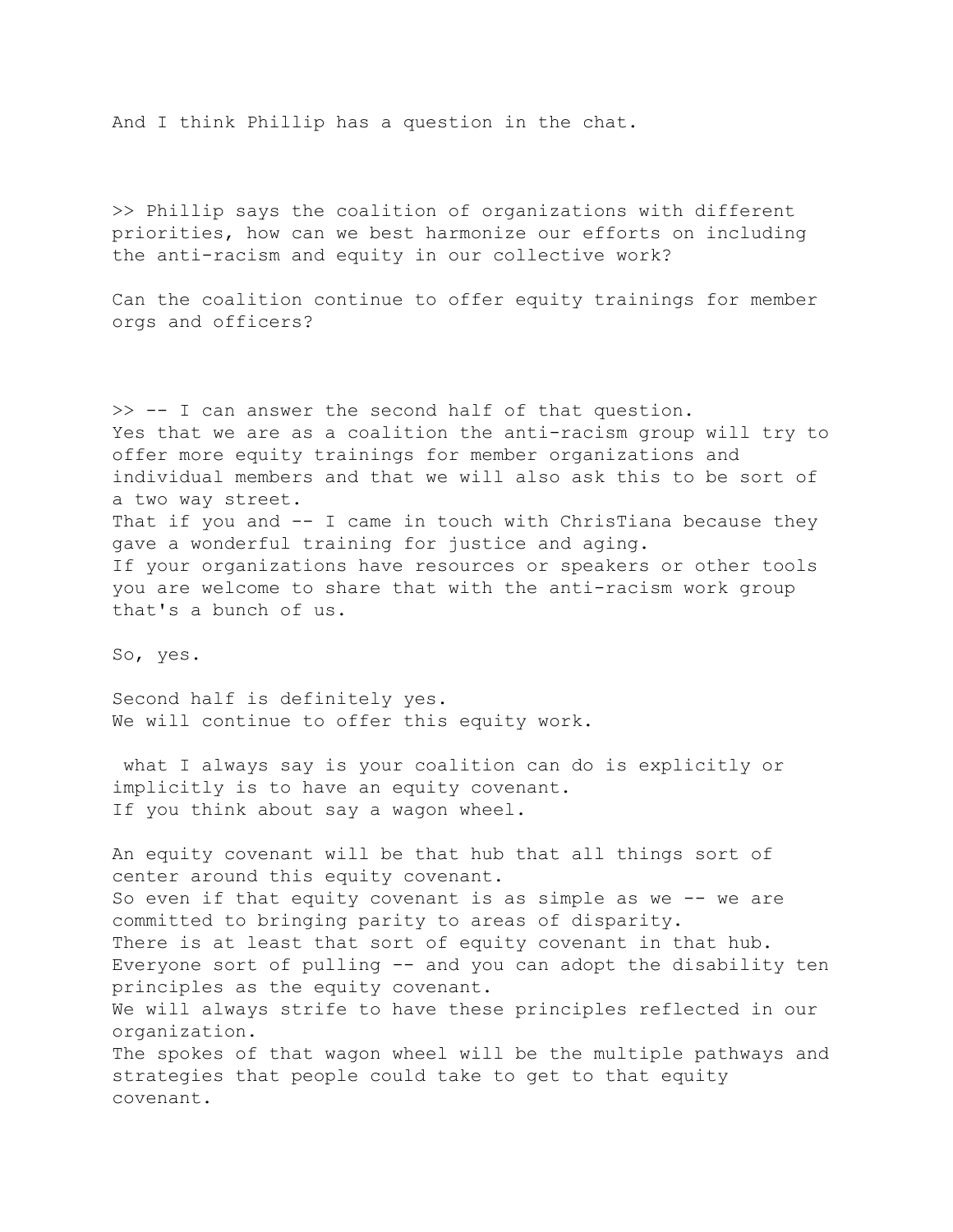So instead of thinking about sort of getting on the same page as sort of say walking arm in arm in one line towards a goal and then having to navigate say someone that is behind, if there is too narrow of an entry in front, the wagon wheel approach would allow for folks no matter where they are in their understanding or what they are trying to do or what their specific mission statement is to always have a pathway towards the shared equity covenant.

The middle part that keeps those spokes together is called the folly. And the folly is those accountability structures, the transformative practice structures, the pieces that will keep those strategies in line that everyone can sort of rely on so that we can make sure that everyone is sort of keeping the wheel together.

And where the rubber hits the road the tire would be your policies, your tactics, the ways which you interface with the communities or clients so that you move that work forward.

 So I would suggest sort of refining what is the hub - defining the hub of the wagon wheel of your collective when it comes to anti-racism.

And adopting the ten principles of disability justice, that one principle of cross movement solidarity, you can have a lot of different libratory frameworks that you adopt as part of that sub point. So you have say black lives matters framework for black

liberation or anti-racism as part of the intersectionality across the solidarity and used as a way to have a leadership of those most impacted will be a strong hub to your wagon wheel.

>> Only one more question.

The CDC is looking to advance -- all people with disability including BIPOC people with disabilities as we do this are there ways we can still be attracted to white conservatives imply over states.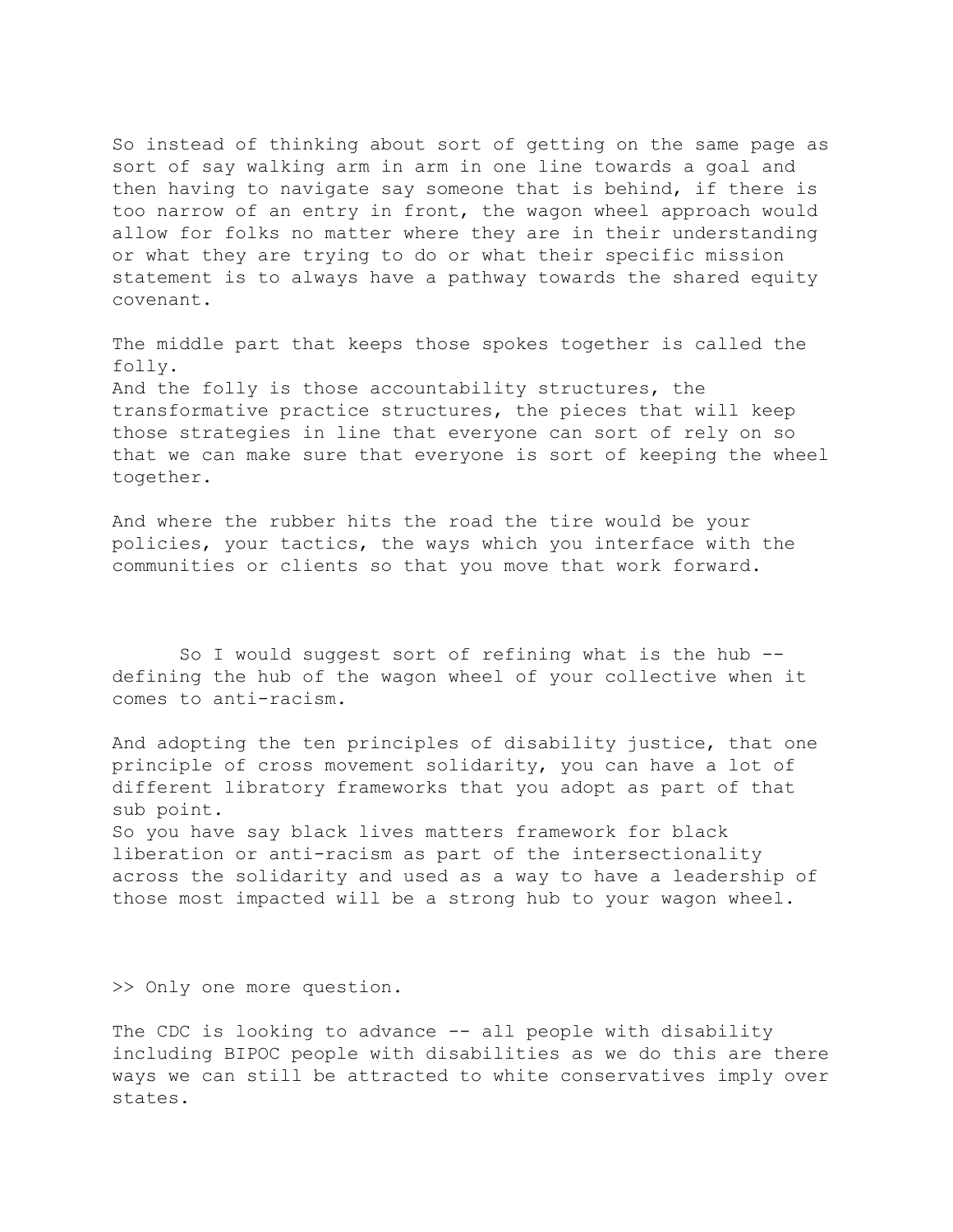For example to them the expression anti-capitalism has a different meaning than just being against sub minimum wage. It's being against the entire system of capitalism. Could we not say we are fighting so people with disabilities are viewed and valued equally. How can we speak beyond these issues?

 The most important part about equity work is that people have to consent.

People have to consent to it.

So here is the unfortunate piece.

I don't think there is a strategy that gets someone who, say, doesn't believe in -- if your organization and you say black lives matter and that's something as an organization that you hold as a value.

And you meet someone and I don't believe that I don't believe in that. I believe in all lives matter. That person is not consenting to the black lives matter framework. That isn't something that we can force something for people to. Do is that controversial opinion that I've had because I think there is a lot of folks who see DEI or equity work as a conversion. I will wait for the interpreter.

They see equity as a conversion process.

Like we are missionaries going out and trying to convert people to the church and equity work.

And I am here to say that I think it goes back to that wagon wheel. Instead of trying to convert people into folks who hold anti-racism.

Why pathway for someone to have the impact of that?

So if someone can -- so if we are trying to bring again parity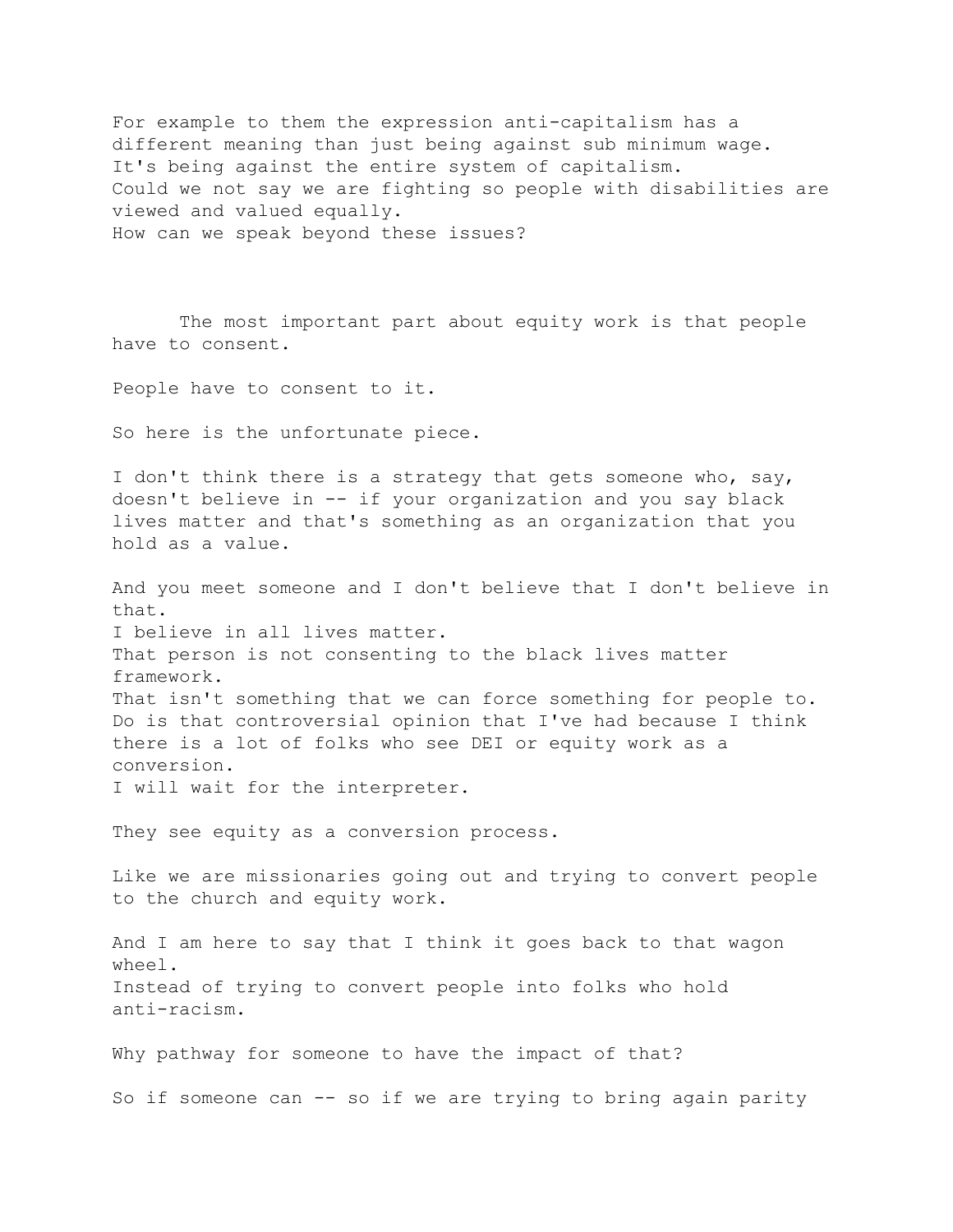to disparity, then thinking about what would the pathway be for someone who doesn't believe in black lives matter to be able to respect an executive leader as the black disabled. If we know what anti-capitalism means in the disability justice aspect and their understanding is here, then what is the pathway to get someone from here to here.

And I think approaching it from that perspective is going to be really helpful because what we -- for lack of a better way to put this, what we don't necessarily have time for is that conversion process if there isn't consent or concern because there are people who are impacted and there are people who are being hurt and dying.

So it also comes down to an organization making a choice. This is as a consultant I talk about this a lot. Organizations have to make their choice around the extent to which they will lean into the three main things that you really need to do in order for equity -- organization to be impactful in your equity work. You have to be uncomfortable because this is uncomfortable for people who are impacted by it. So if you are trying to be in solidarity with people who are uncomfortable is putting it very lightly. So if you are trying to be in solidarity with people who are at minimum uncomfortable in sort of the realities of it, you're perhaps not in the space that you need to be.

You need to be leaning into discomfort.

 Number two -- number work to you will have to change and humans hate change. This is the reason why someone who wins the lottery. Their life implodes because even a lot of good change can be difficult.

So you need to change and there is a strategies for change management because it's the whole industry because we dislike it so much and there is a lot of things to be aware of as you are going through change.

So change management is really important here.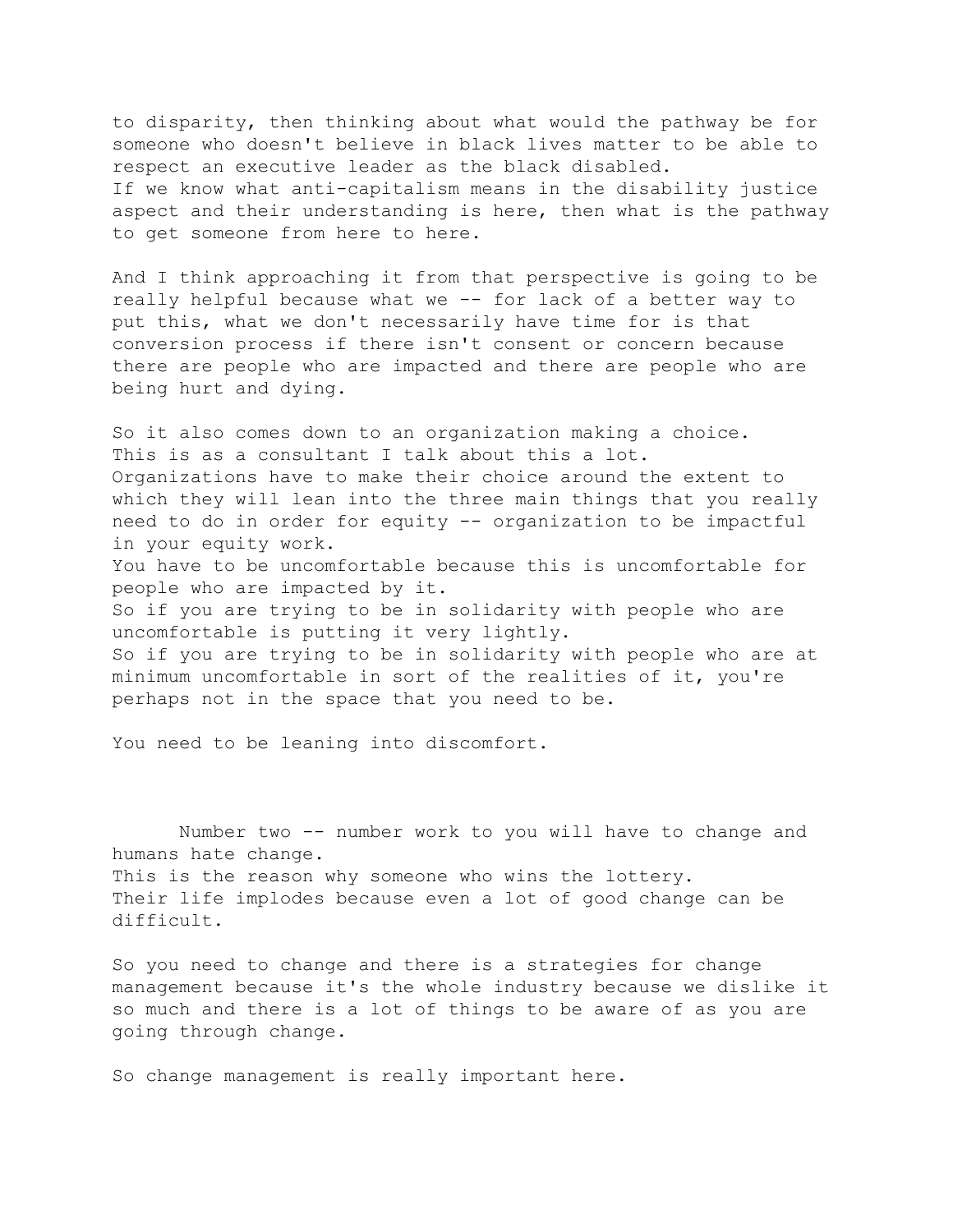And then mostly risk.

There is a lot of times when I'm in an organization, like, we adopt that, we might lose this grant funder or we might lose this partner or we might lose this client or we might lose this seat at this coalition and I'm like, yeah.

Yeah.

Because unfortunately that is where we are with equity. People who are impacted by inequity have to make those decisions all the time.

So an organization is going to be in solidarity with people who do have to mask, do have to code switch and do have to also alter themselves to make risks to be in spaces than an organization would have to similarly stand up for those people who they say they are in solidarity with and say, actually, no, this is what we believe. Here is the line. This ways we believe.

And we believe in amplifying and centering these voices and these experiences.

 If this is sort of our moral principle, it's important for organizations to consider what they are willing to risk in the name of their moral principle.

I'm also going to have a controversial opinion that it's okay if disability justice is not something that you are able to implement.

If it's something that you are saying the cost benefit anl is the is too great, then I think it's something to consider to hold to work towards in the future but it's also okay to say, well, maybe we are not a disability justice right now, maybe we are a disability rights organize. Maybe we are not racist organization. But we will follow the rules and follow the rules of things - of the Civil Rights Act or equal employment opportunity.

And I think part of that is to have integrity.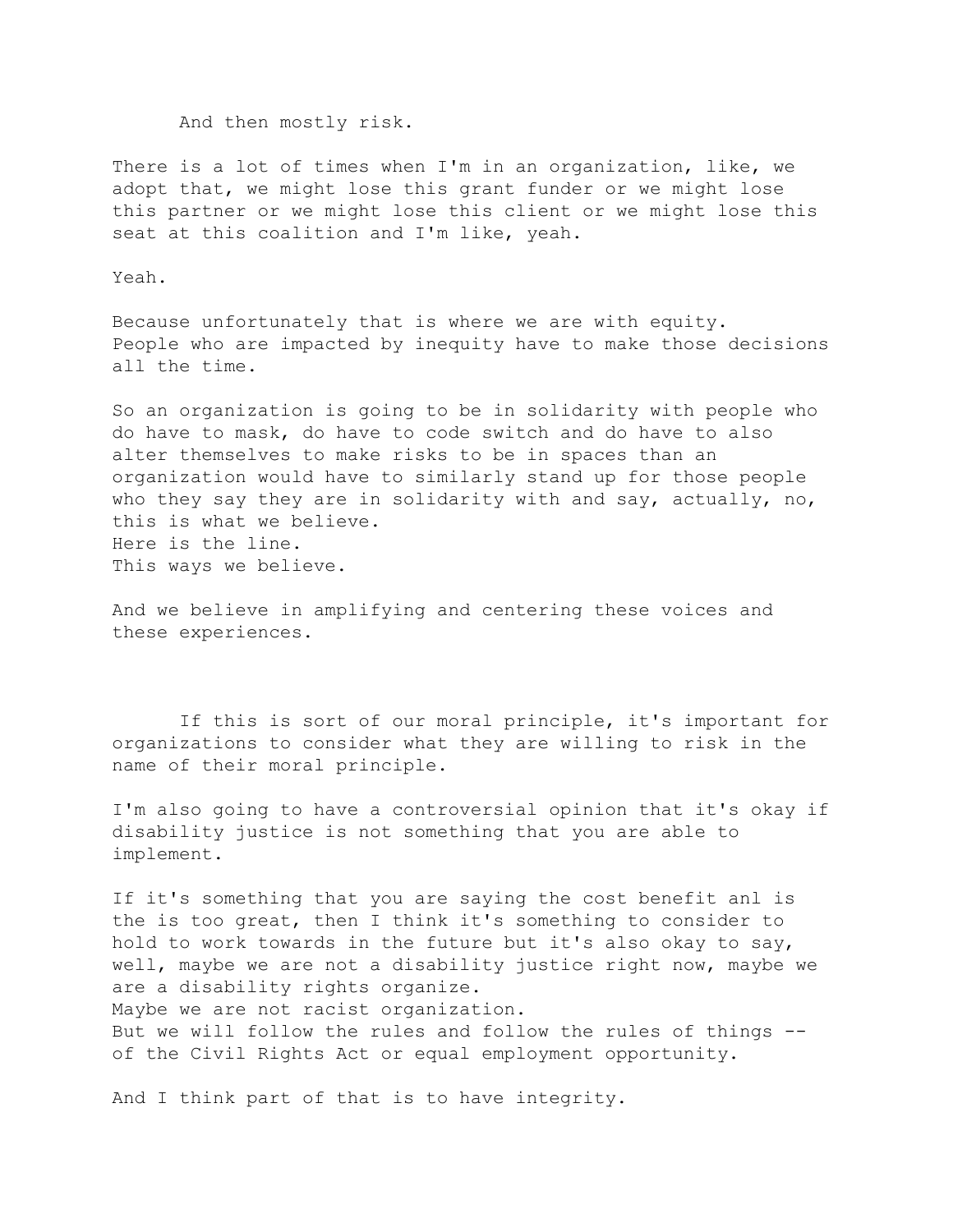To have the integrity of knowing where you are, where you have been and where you are and where you want to go and how you are going to get there and what is really truly feasible for you.

That might not be the answer you were looking for, but I think it is -- an important one because I think that -- and again it goes back to the other thing. One of the reasons why people are unhappy with DEI work is because it isn't a plug and play and isn't something that has to be on auto pilot. Even back to the Greek philosophy society is a active intentional process and so we are in a situation where I think that especially where we are in Washington State or down the I5 corridor we talk about this openly. The care about it and they know this language. But we also have to acknowledge it's real true active work and down to our subconscious and socialized in our condition and the

codes and the symbols and expectations and assumptions of our society.

 So that is a lot to ask for to change. That is a lot to ask a lot of folks to change which is why I think it can be multiple strategies but I think there needs to be a reality conversation about the extent to which folks are willing to do what it takes to put these things in place.

That's a difficult conversation to do on your own. That's why there are people like myself and other equity consultants that can help you facilitate those conversations but I think it's important to consider those conversations.

>> Thank you so much, I know there is a lot more that this conversation can go but I see we are over time. Real quickly, Carol Tyson one of our co-facilitators of the anti-racism committee put a survey link in the chat.

And feel free to e-mail Carol if you need a Word document version of the surveys. It's anonymous and it helps us figure out how best we can